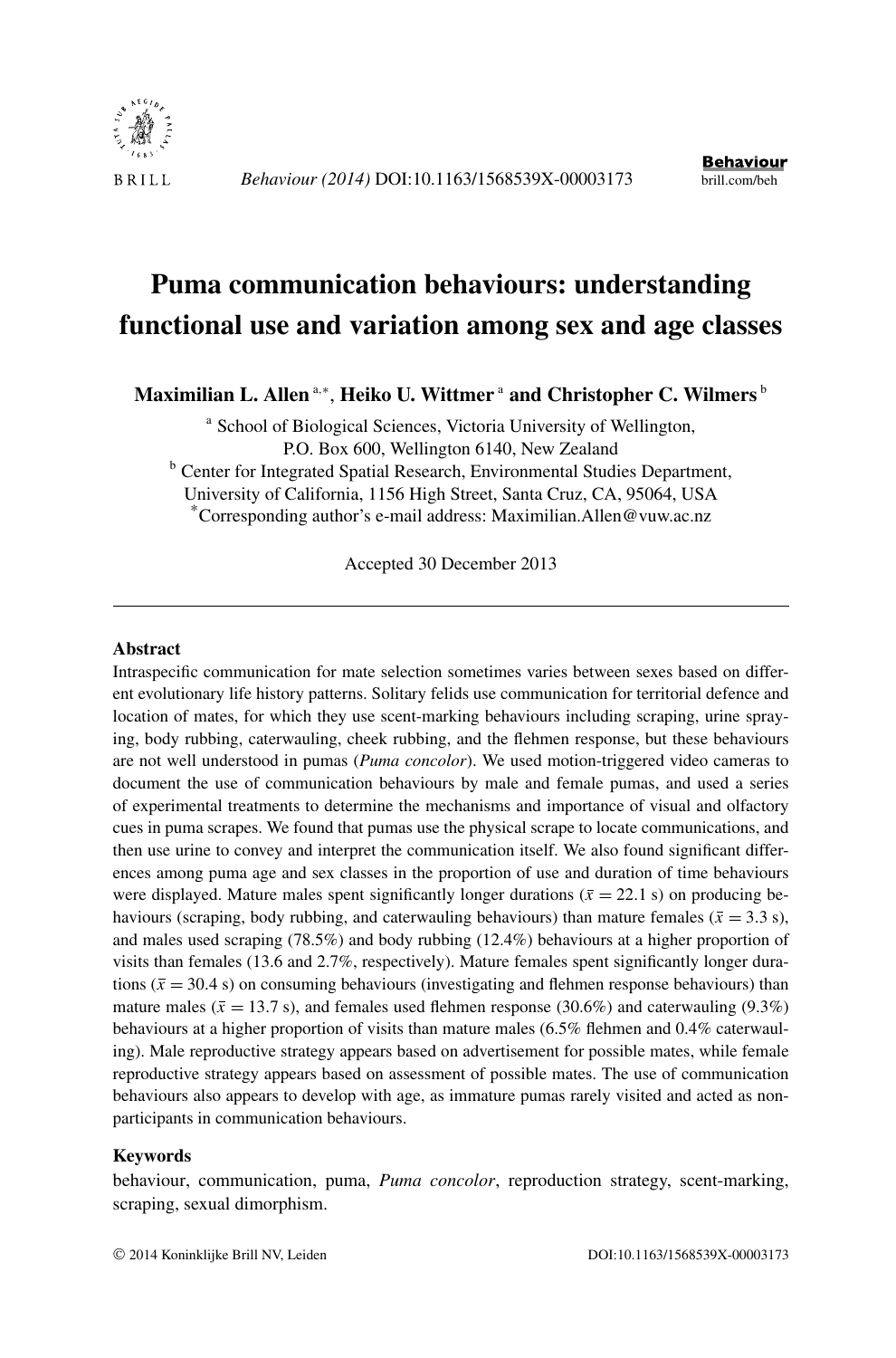# **1. Introduction**

Communication, defined as the transfer of information by an individual or group to another individual or group (Gunderson, 1976), is an important component to understanding functions and evolution of animal behaviour. Intraspecific communication is important because it is one of the key aspects of social organization, and has been shown to directly affect individual fitness (Breed & Moore, 2011; Davies et al., 2012). The use of intraspecific communication for mate selection is often dramatically different between sexes, and based on different evolutionary reproductive strategies (Logan & Sweanor, 2001; Breed & Moore, 2011; Davies et al., 2012). How drastic the sexually dimorphic differences in communication are varies among taxonomic groups and depends upon life history patterns (Verberne & Leyhausen, 1976; Mellen, 1993).

Many solitary felids exhibit sexually dimorphic traits in both communication and life history patterns, including their use of scent-marking and courtship behaviours (Logan & Sweanor, 2001; Sunquist & Sunquist, 2002; Harmsen et al., 2010). Solitary felids have spatially dispersed populations and intraspecific communication is most frequently via indirect signals through scent-marking (Seidensticker et al., 1973; Smith et al., 1989; Bailey, 1993; Logan & Sweanor, 2001, 2010; Harmsen et al., 2010). Due to this, their most frequent forms of communication are visual and olfactory signals, along with less common auditory and tactile signals (Bailey, 1993; Logan & Sweanor, 2001, 2010; Sunquist & Sunquist, 2002). In many species males create scent-marks more often than females (Seidensticker et al., 1973; Logan & Sweanor, 2001, 2010; Sunquist & Sunquist, 2002; Harmsen et al., 2010). Mellen (1993) documented a variety of communication behaviours in captive felids, including scraping, urine spraying, and body rubbing (see Table 2 for definitions), with sexually dimorphic tendencies in many species. However, the differences in the use of communication behaviours between sexes and the mechanisms behind mate selection among different felid species are understudied.

Though many aspects of puma (*Puma concolor*) behaviour are similar to other felids (Sunquist & Sunquist, 2002), they differ in their distribution pattern and reproductive behaviours. Most large felids inhabit equatorial regions, and breed throughout the year (e.g., cheetahs, *Acinonyx jubatus*, and jaguars, *Panthera onca*), while most felids that inhabit northern latitudes (i.e., Eurasian Lynx, *Lynx lynx*, Bobcat, *L. rufus*, Canada Lynx, *L.*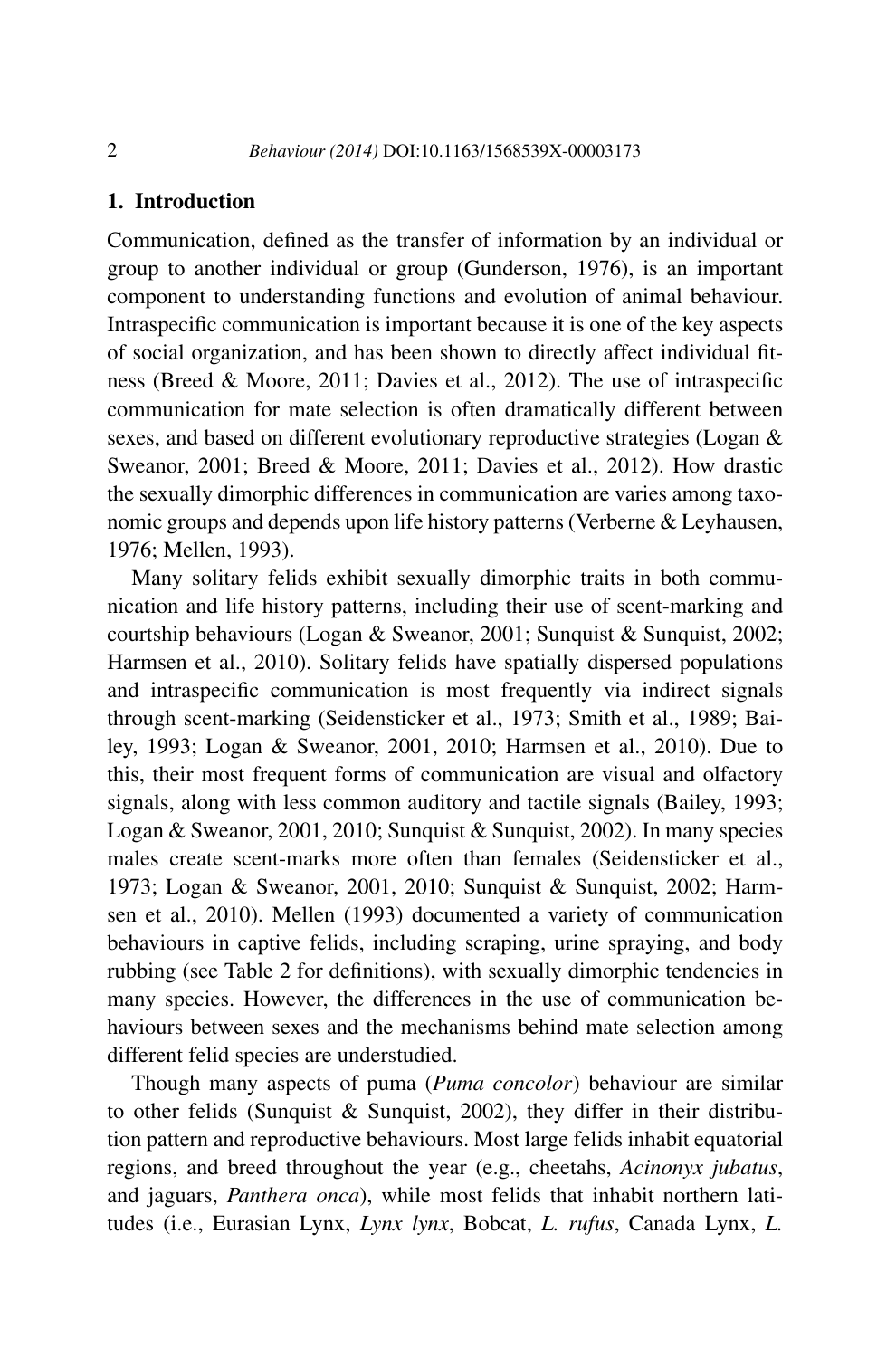*canadensis*, European Wildcat, *Felis silvestris*) are smaller and have very short breeding periods during the late winter or early spring (Sunquist & Sunquist, 2002). Pumas range extends high into northern and southern latitudes in the Americas (Sunquist  $&$  Sunquist, 2002), and unlike most other felids in northern latitudes, they mate throughout the year (though there are other exceptions, e.g., tiger, *Pantera tigris*, and leopard, *Panthera pardus*). Logan & Sweanor (2001, 2010) hypothesized that the result of pumas being spatially dispersed and reproductive behaviours occurring throughout the year, has led to sexually dimorphic evolutionary reproductive strategies, including the avoidance of males by females when they are raising young. If so, these strategies would extend to their use of communication behaviours, which are important to the success of the strategy.

Pumas use indirect methods of scent-marking and other behaviours to communicate with conspecifics. The most common form of puma communication is scraping (Currier, 1983; Logan & Sweanor, 2001), which is a combination of visual and olfactory signals. Scrapes are depressions in the ground excavated by the puma's hind feet, most commonly comprised of leaf litter or duff, and usually accompanied by urine and occasionally faeces (Seidensticker et al., 1973; Currier, 1983; Logan & Sweanor, 2001; Elbroch, 2003). Currently, the relative importance of visual and olfactory components in scrape communications is unknown (Logan & Sweanor, 2010). Scrapes are regularly created along territorial boundaries or prominent travel-ways (Seidensticker et al., 1983; Logan & Sweanor, 2010), and are thought to be made primarily by adult males and less often or not at all by females or sub-adult males (Seidensticker et al., 1983; Logan & Sweanor, 2001, 2010; Harmsen et al., 2010). Other communication behaviours used by pumas in conjunction with scraping behaviour include caterwauling, cheek rubbing, and the flehmen response (Verberne & Leyhausen, 1976; Mellen, 1993; Harmsen et al., 2010; McBride & McBride, 2010; McBride & Sensor, 2012).

We initiated a study to determine intraspecific functions of scraping behaviour based on videos recorded by motion-triggered cameras placed at known scent-marking areas of pumas in California. Our first objective was using an experimental treatment design to determine the mechanisms and importance of different components of scrapes. We hypothesized that visual cues (the physical scrape) would be used to locate the scrape, while olfactory cues (the urine) would be used to transmit signals (hypotheses for each treatment noted in Table 1). Our second objective was to determine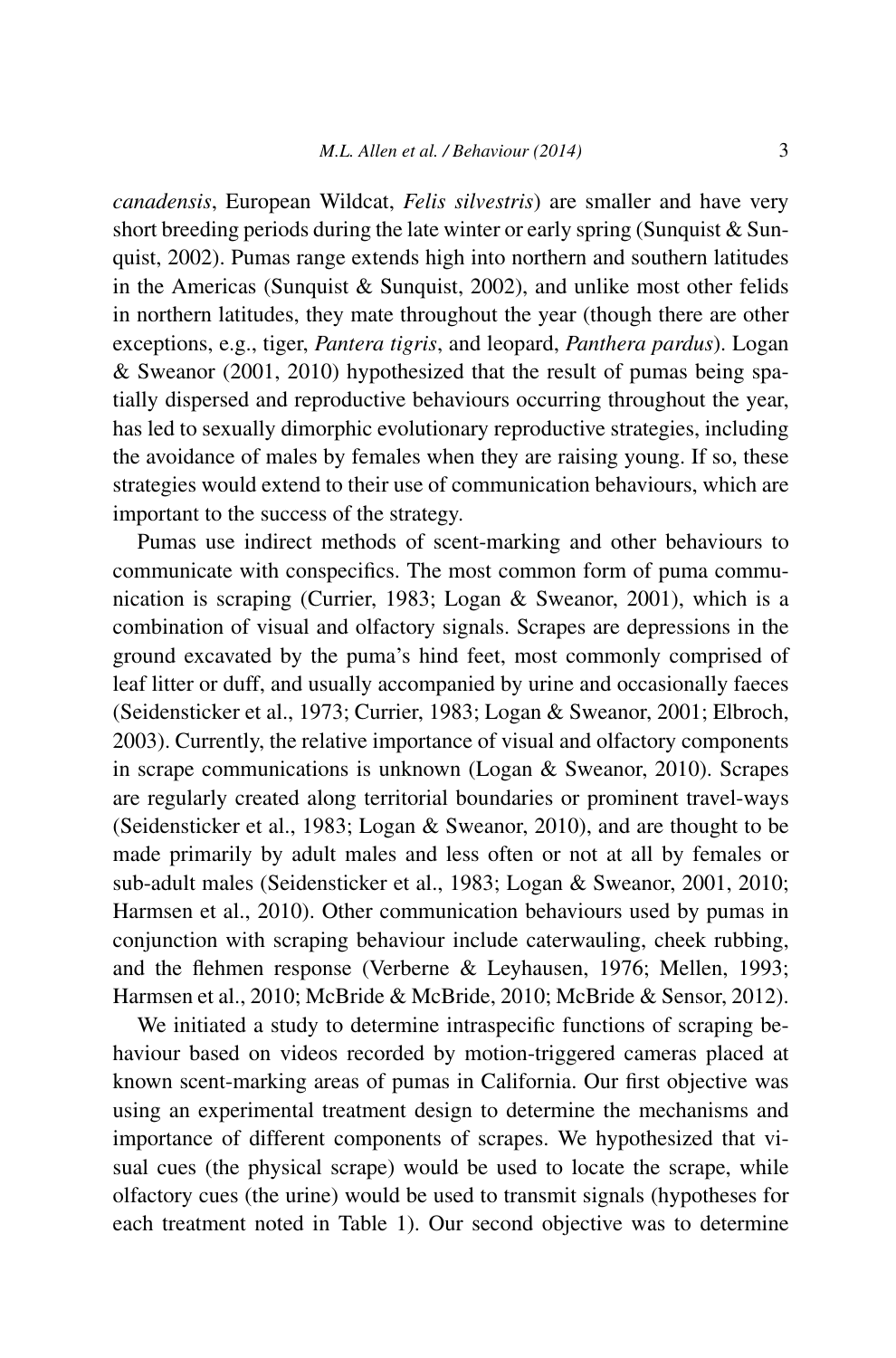| Set     | Design   |   |   |    | <b>Hypotheses</b> |                    |                        |  |  |
|---------|----------|---|---|----|-------------------|--------------------|------------------------|--|--|
|         | $\Omega$ | a | b | ab | First detection   | Investigation rate | Investigation duration |  |  |
| $0-a$   |          |   |   |    | 0 < a             | 0 < a              | 0 < a                  |  |  |
| $0-b$   | $^{+}$   |   |   |    | 0 < b             | 0 < b              | 0 < b                  |  |  |
| $0$ -ab |          |   |   |    | 0 < ab            | 0 < ab             | 0 < ab                 |  |  |
| a-b     |          |   |   |    | a < b             | a < b              | a > b                  |  |  |
| a-ab    |          |   |   |    | a < ab            | a < ab             | $a = ab$               |  |  |
| b-ab    |          |   |   |    | $b = ab$          | $b = ab$           | b < ab                 |  |  |

Design and hypotheses for the experimental treatment sets.

The design shows the composition of the variables present at each experimental treatment set. The hypotheses show how we expected variables to perform against each other, including first detection rates, investigation rates, and investigation duration. 0, control (nothing); a, puma urine; b, physical scrape; ab, puma urine and physical scrape.

whether scraping and associated behaviours were used in different proportions or durations by sex and age classes, based on the hypothesis of Logan & Sweanor (2001, 2010) that male and female pumas have evolutionarily different breeding strategies. We first set out to determine if differences occurred in the proportion of use of communication behaviours among puma sex and age classes (hypotheses for each behaviour noted in Table 2). We next set out to determine if puma sex and age classes spent different durations of time displaying producing (scraping, body rubbing, and caterwauling behaviours) and consuming (investigating and flehmen response behaviours) behaviours at scrapes (hypotheses noted in Table 2).

# **2. Materials and methods**

## *2.1. Study area*

We conducted our study in a 17 000 km<sup>2</sup> study area in the Santa Cruz Mountains, including parts of Santa Cruz, San Mateo, and Santa Clara counties of California (Figure 1). The puma population is not hunted and was considered to be at high density, with most mortality caused by humans (e.g., killed due to livestock depredations or through vehicle collisions). The study area was bounded by the Pacific Ocean to the west, the cities of San Francisco and San Jose to the north, and Highway 101 to the east. A major highway (Highway 17) bisects the study area. Major habitat types in the study area

**Table 1.**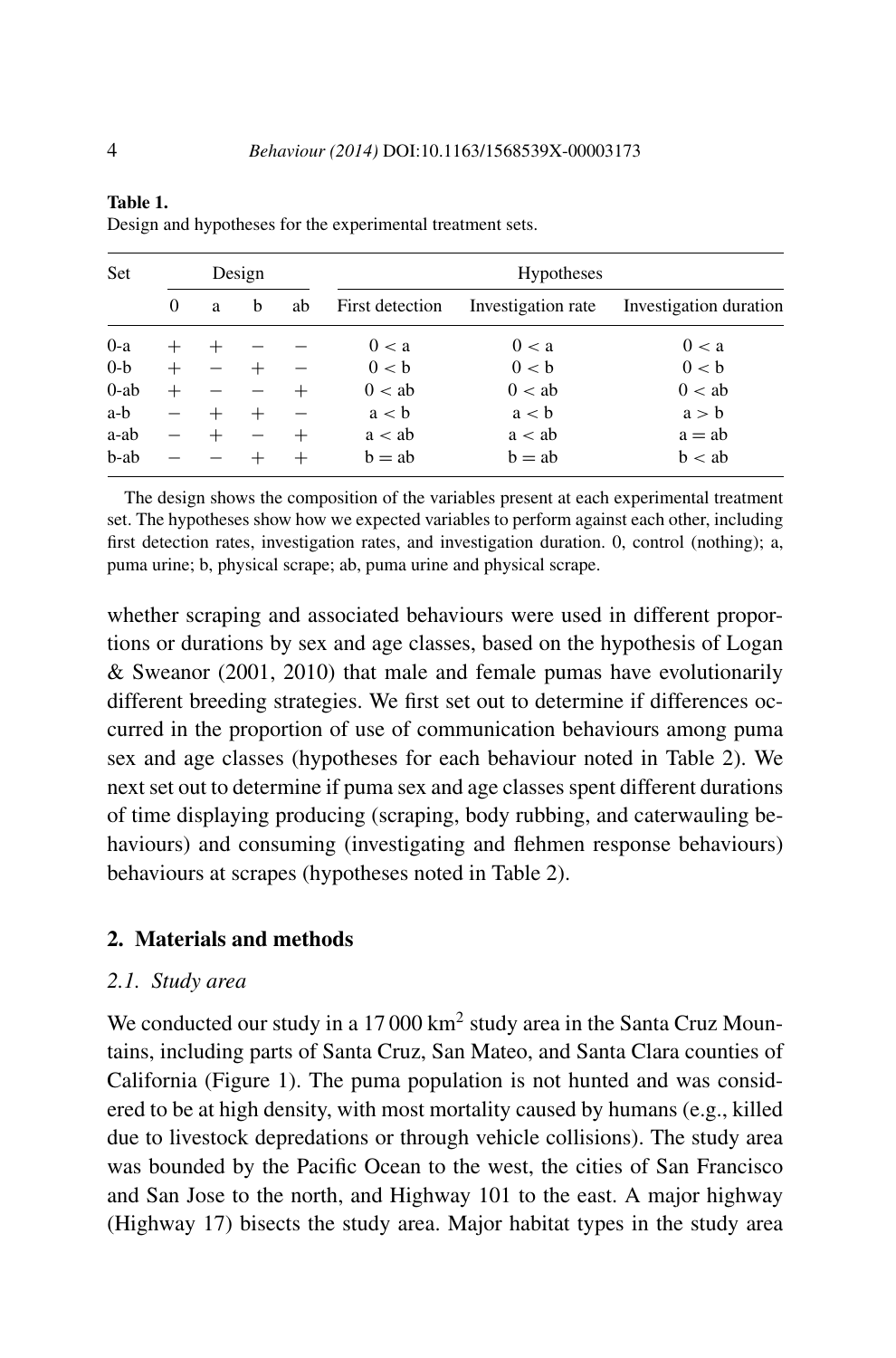| sension of the primary and the same was a sension of the sension of the sension of the sension of the sension of the sension of the sension of the sension of the sension of the sension of the sension of the sension of the |                                                                                                                                                        |                                                                        |                                                                                                                                                                         |
|-------------------------------------------------------------------------------------------------------------------------------------------------------------------------------------------------------------------------------|--------------------------------------------------------------------------------------------------------------------------------------------------------|------------------------------------------------------------------------|-------------------------------------------------------------------------------------------------------------------------------------------------------------------------|
| Behaviour                                                                                                                                                                                                                     | Definition                                                                                                                                             | Hypothesis                                                             | Rationale                                                                                                                                                               |
| Scraping                                                                                                                                                                                                                      | and sometimes urinated and/or<br>substrate with their hind feet<br>Where the puma scraped in<br>defecated on the scrape                                | higher rates than other classes<br>Mature males will scrape at         | their fitness most often, and expect females<br>territoriality, we expect males to advertise<br>Due to female mate choice and male<br>to advertise only when in oestrus |
| Olfactory investigation                                                                                                                                                                                                       | pumas nose within 15 cm of a<br>cues and signals, noted by the<br>olfactory sense to investigate<br>Where the puma is using its<br>scrape or other cue | similar among all three classes<br>Investigation rates will be         | Because scraping behaviour is the most<br>classes of pumas to be investigating at<br>communication, we would expect all<br>common form of intraspecific<br>equal rates  |
| Body rubbing                                                                                                                                                                                                                  | Where the puma rubs its cheek<br>stump, or tree branch, or rolls<br>back and forth on the ground<br>or shoulder on the ground, a                       | Mature males will body rub at<br>higher rates than other classes       | territoriality, we expect males to advertise<br>Due to female mate choice and male<br>their presence most frequently                                                    |
| Caterwauling                                                                                                                                                                                                                  | Where the puma gives a loud<br>characterized by multiple<br>and reverberating call<br>changes in pitch                                                 | Mature females will caterwaul<br>at higher rates than other<br>classes | prospective mates when they are in oestrus;<br>Females are thought to caterwaul to attract<br>this behaviour has not been recorded in<br>males                          |

Table 2.<br>Definitions of puma communication behaviours, and our hypotheses regarding differences in the proportion and duration of communication<br>behaviours among puma sex and age classes. Definitions of puma communication behaviours, and our hypotheses regarding differences in the proportion and duration of communication behaviours among puma sex and age classes.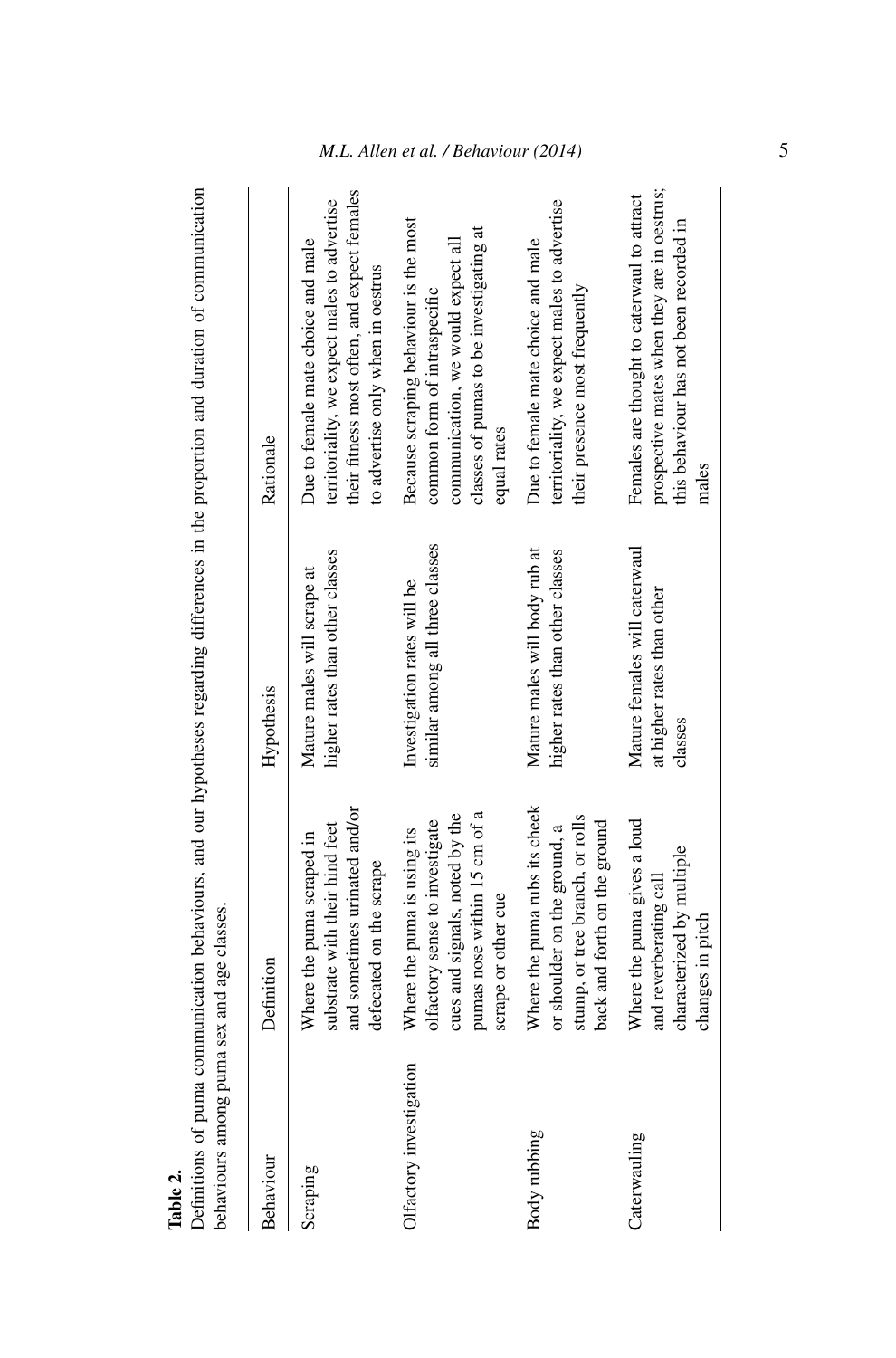| (Continued.)<br>Table 2. |                                                                                                                                                             |                                                                                              |                                                                                                                                                                                               |
|--------------------------|-------------------------------------------------------------------------------------------------------------------------------------------------------------|----------------------------------------------------------------------------------------------|-----------------------------------------------------------------------------------------------------------------------------------------------------------------------------------------------|
| Behaviour                | Definition                                                                                                                                                  | Hypothesis                                                                                   | Rationale                                                                                                                                                                                     |
| Flehmen response         | lip, sometimes arching its neck<br>head and curled back its upper<br>Where the puma picked up its<br>backwards, in order to expose<br>its vomeronasal organ | response rates will be higher<br>Mature female flehmen<br>than other classes                 | flehmen response at higher rates based on<br>Because the flehmen response is used to<br>assess potential mates, females will use<br>classic female choice theory                              |
| Producing                | The communication behaviours<br>of scraping, body rubbing, and<br>caterwauling                                                                              | longer durations on producing<br>behaviours than other classes<br>Mature males would spend   | durations producing signals for prospective<br>If male strategy is based on advertisement<br>they would be motivated to spend longer<br>mates to find than other classes                      |
| Consuming                | The communication behaviours<br>of investigating and flehmen<br>responses                                                                                   | longer durations on consuming<br>behaviours than other classes<br>Mature females would spend | spend longer durations consuming signals<br>assess the status of all possible mates and<br>assessment they would be motivated to<br>If female puma strategy is based on<br>than other classes |
|                          |                                                                                                                                                             |                                                                                              |                                                                                                                                                                                               |

Puma classes include mature males and females ( $\geq$ 2.5 years) and immature pumas ( $\lt$ 2.5 years). The behaviour hypotheses regard the proportion of visits where pumas of each class would exhibit the five behaviours, while the producing and consuming hypotheses regard the 2.5 years) and immature pumas (*<*2.5 years). The behaviour hypotheses regard the proportion of visits where pumas of each class would exhibit the five behaviours, while the producing and consuming hypotheses regard the Puma classes include mature males and females ( $\geq$ differences in duration between puma classes. differences in duration between puma classes.

# 6 *Behaviour (2014)* DOI:10.1163/1568539X-00003173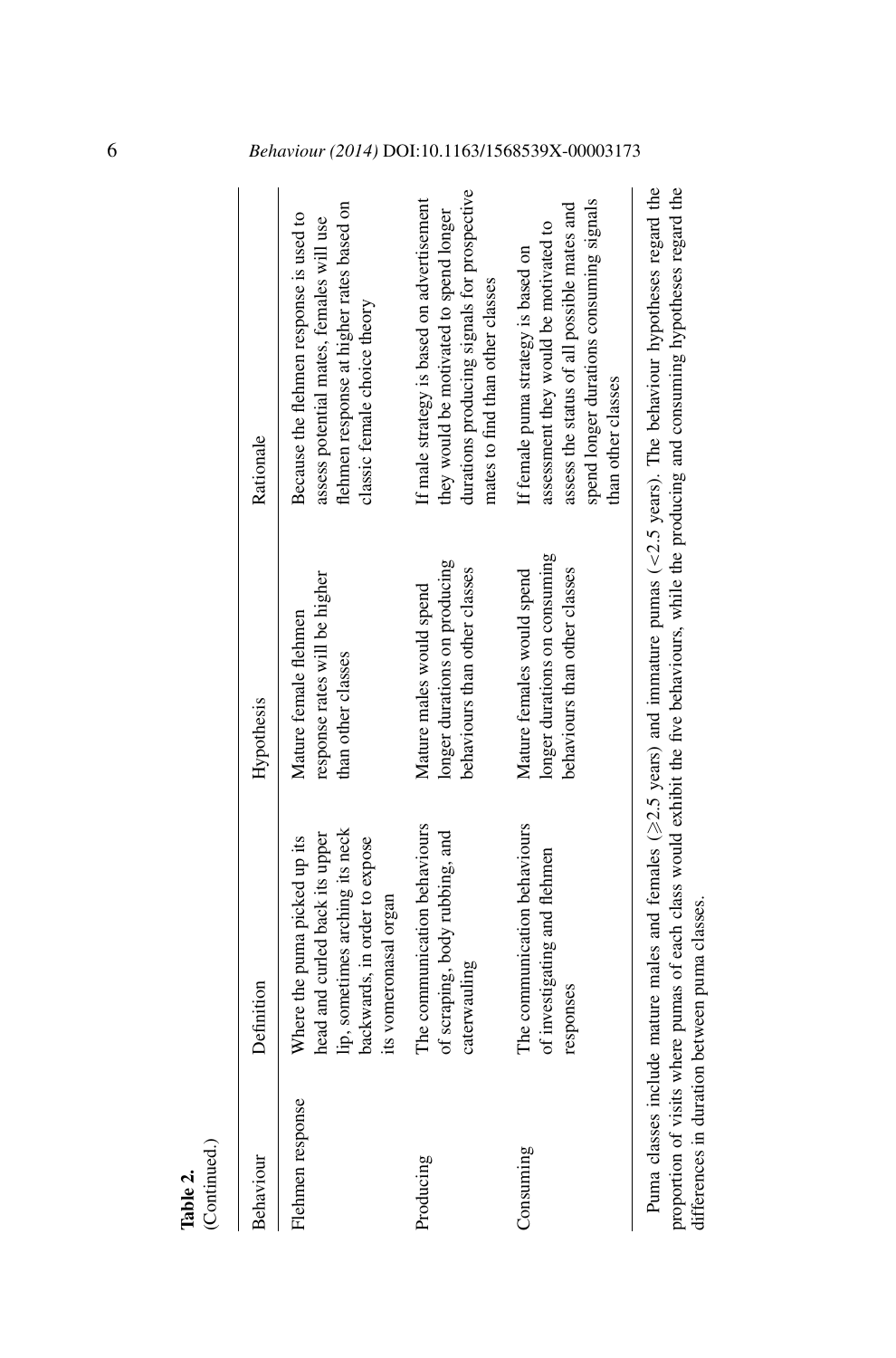

**Figure 1.** A map of the study area, which included areas in Santa Cruz, San Mateo and Santa Clara Counties in California. The study area is outlined by the thick black line, within the greater context of major highways and the cities of Santa Cruz and San Jose, and the location of each camera is noted.

changed with distance from the coast, and included: coastal scrub, coastal oak woodland, annual grassland, redwood (*Sequoia sempervirens*), montane hardwood–conifer, montane riparian, mixed chaparral, montane chaparral, montane hardwood, ponderosa pine (*Pinus ponderosa*), eucalyptus, valley foothill riparian, and valley oak woodland (Mayer & Laundenslayer, 1988). Elevation ranged from sea level to 1155 m, and the climate is best described as mild Mediterranean. Historical average daily high temperatures ranged from 15.5–24.4°C and average daily low temperatures ranged from 3.9– 11.1°C. The annual rainfall varied from 58–121 cm, the majority of which occurred from November to April (Wilmers et al., 2013).

## *2.2. Definitions and field methods*

Among puma biologists there has arisen a unique and dispersed terminology regarding scraping behaviour; for the purposes of this study, we differentiated between what we termed 'individual scrapes' and 'community scrapes'. Individual scrapes are the outcome of scraping behaviour — at its most simple, a scrape. Community scrapes are defined as scrape areas used regularly to communicate with conspecifics, and are therefore used by more than one puma. These areas were previously described by Logan & Sweanor (2001)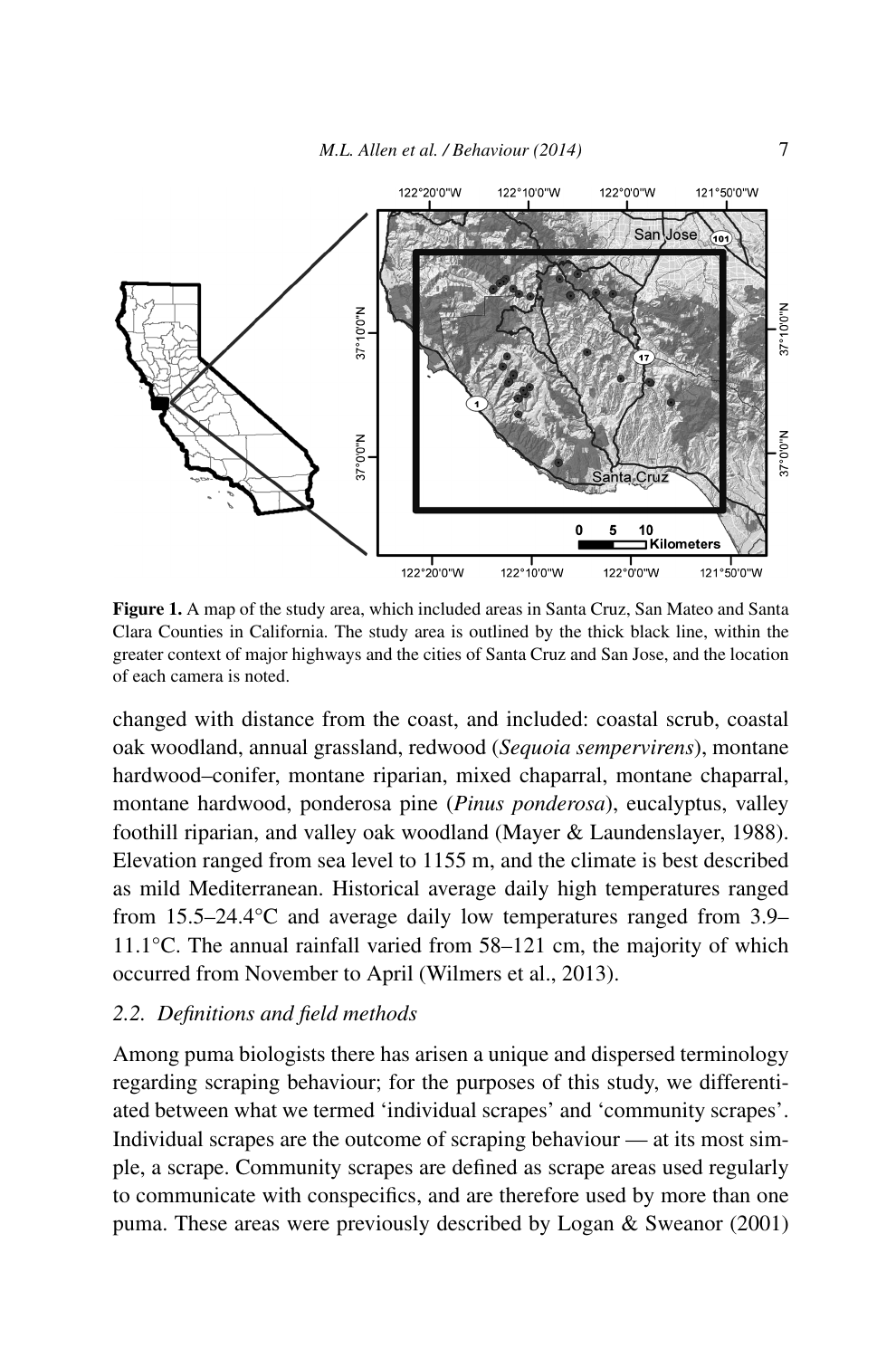as shared scrape sites, and by Harmsen et al. (2010) as scrape clusters. Community scrapes were identified by an abundance of scrapes in a concentrated area (roughly  $\geq 3$  scrapes within 9 m<sup>2</sup>, though this can vary depending on substrate and visitation), which had no association with either kill or bedding sites.

Our first step was to find and document individual and community scrapes. We initially found community scrapes by searching dominant landscape features, areas commonly used by pumas, and by following puma tracks across the landscape. As the study progressed, we used a modification of a custom program we had developed for identifying kill sites through GPS data, and used it to locate potential community scrapes based on clusters of GPS locations more than 7 days apart from each other in time (Wilmers et al., 2013). We used the data from our first 9 males (ages 2.5–9 years) and then visited these sites and searched the area for the presence of scrapes. We took measurements of width and length of individual scrapes and accompanying tracks to confirm the scrapes were created by pumas (Elbroch, 2003). We set up motion-triggered video cameras with infrared flash (Bushnell TrophyCam, Overland Park, KS, USA) at 26 spatially independent community scrapes for the experimental treatments (see below), with each community scrape being at least, 200 m from each other. We then added additional cameras for monitoring communication behaviours, though not always spatially independent, for a total of 45 community scrapes monitored. The cameras were programmed for maximum recording and viewing, with a set-up to record a 60 s video every time motion was detected with a 1 s delay before triggering again.

We concurrently captured 36 pumas from 2008–2012 using trailing hounds, cage traps, or leg-hold snares. Upon capture pumas were anesthetized with Telazol (Fort Dodge Animal Health, Fort Dodge, IA, USA). Once anesthetized, pumas were sexed, weighed and measured, and then fit with an ear tag and a combined GPS/radio telemetry collar (Vectronics Aerospace, Berlin, Germany). The Independent Animal Care and Use Committee at the University of California, Santa Cruz approved all animalhandling procedures. When possible, individual collared pumas detected on cameras were identified by unique collar identifiers and/or ear tags, while pumas without collars were identified by the spotting patterns on the inside of the upper leg and other unique features including scarring, kinks in their tail, and old injuries (Kelly et al., 2008). During captures age was deter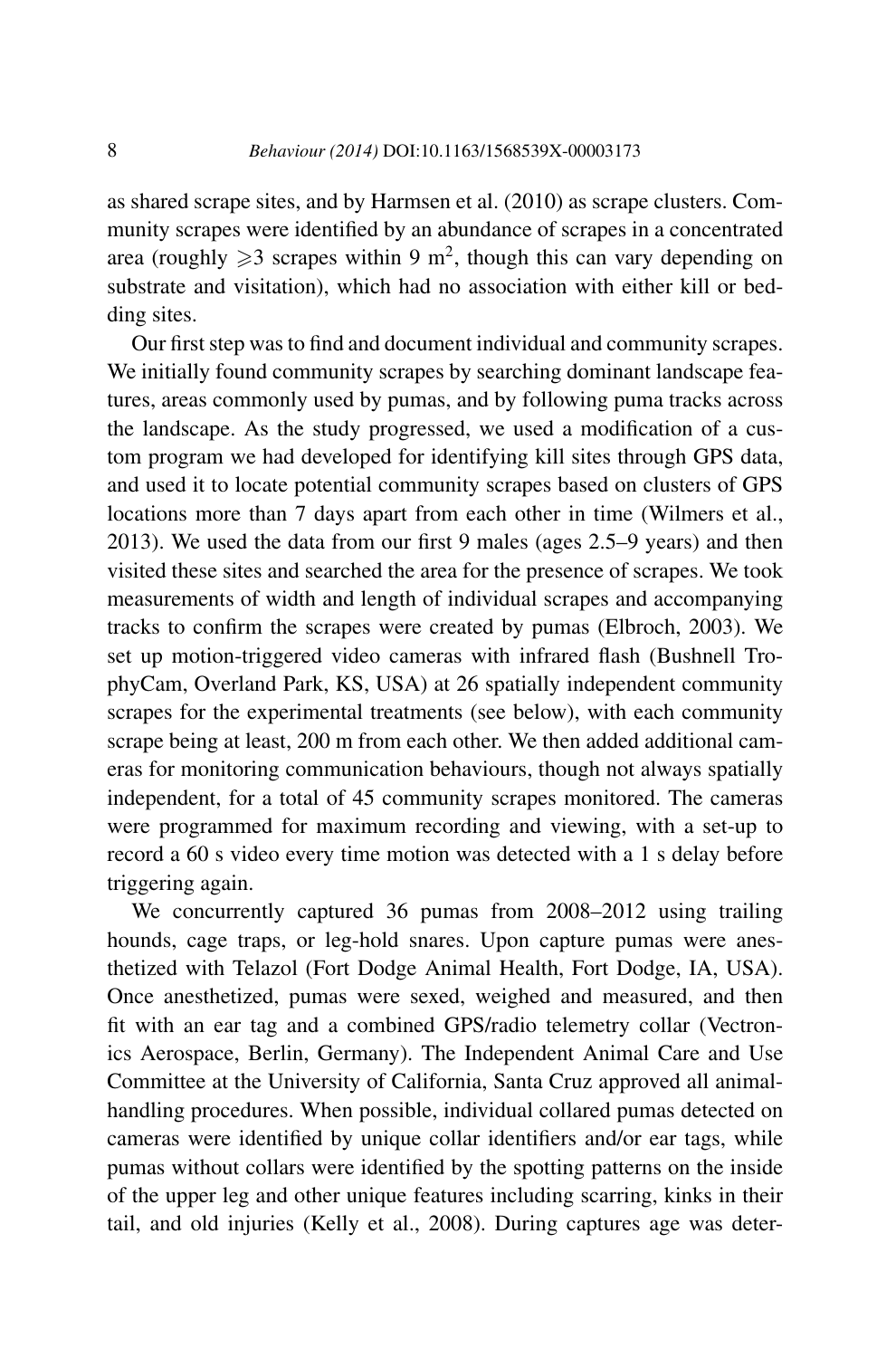mined through measurements of gum line recession (Laundré et al., 2000) for each individual. When possible, we determined the sex and age classes (mature *>* 2.5 years old, immature *<* 2.5 years old) for individuals without collars through the position of genitals and external physical characteristics (Ashman et al., 1983; Currier, 1983).

## *2.3. Experimental treatments design*

After community scrapes were located, we created a series of experimental treatments at 26 community scrapes, to determine the roles of the visual and olfactory cues in puma individual scrapes. We created the experimental treatments based on a crossover design (Table 1), and distributed the paired experimental treatments in a random design. Each community scrape was given a numeric label, and each treatment variable pair was assigned to a numbered community scrape, before rotating to the next sequential number the following month. Each community scrape had a most common route of travel for the pumas (though the pumas were as likely to enter or exit from either direction). We determined the most likely route of travel, and created the treatment variables on either side of this route to allow equal probability of detection. This was accounted for in the random design with each treatment variable pair switching sides (from left to right from the cameras perspective) in the sequential pairs. The experimental treatments involved 6 different pairs of scrape variables; the designs each involve the presence or absence of male puma urine (a), a physical scrape (b) and control (0). We used the first visit by a puma to each experimental treatment set as our samples for analyses.

All experimental treatments were created by the same person to control for reliability and variation. Physical scrape components were created by hand using scent-free latex gloves, and we administered 0.5 ml of puma urine from a glass eyedropper for the urine components. For the control, we did not use either a physical scrape or urine, and instead patted the ground with gloved hands three times to control for human presence or any novel scents created at the community scrape. We purchased the un-neutered male puma urine from a captive facility (InHeatScents, Troy, AL, USA) where they collected the urine from live pumas. The set of experimental treatments were monitored for 3–4 weeks, and then at the end of the monitoring period we raked the community scrape and created the new set of experimental treatments based on our random design.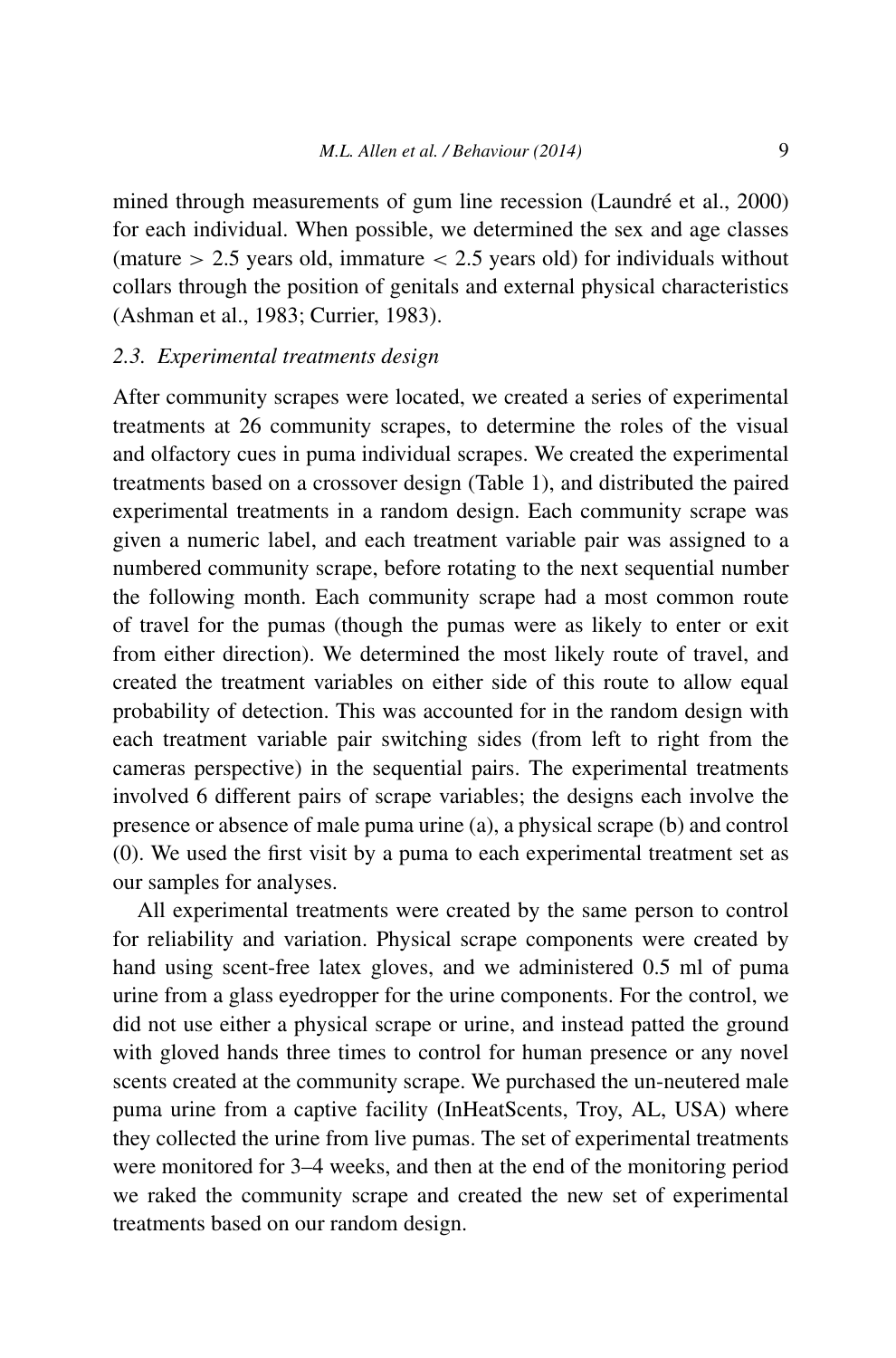#### 10 *Behaviour (2014)* DOI:10.1163/1568539X-00003173

We viewed each video for puma activity and reaction to the experimental treatments, and quantified 3 olfaction responses: first investigation, investigation rate, and the investigation duration. We defined olfactory investigation as when a puma was actively sniffing one of the components of the experimental treatment with its nose within 15 cm of it. We defined first investigation as the treatment variable which the puma olfactory investigated first during its visit. Investigation rate was determined as the proportion of each treatment variable which was olfactory investigated by the pumas during visits. We determined the investigation duration by recording the duration of time the puma olfactory investigated each of the experimental treatments.

## *2.4. Communication behaviour design*

We attempted to determine whether scraping and associated behaviours were used differently by pumas of different sex and age classes. We first removed any videos where pumas were reacting to the experimental scrape treatments we had created, in case our experiments caused changes in the puma's behaviour, and then analysed the remaining videos of puma visits. When possible, we identified the individual puma (either collared pumas or pumas without collars with distinctive markings), and categorized the puma as mature male, mature female, immature male, or immature female, with immature pumas either independent or traveling with their mother. We censured any videos where we were unable to determine the class of pumas without collars. We watched each video which recorded a puma visiting a community scrape from February 2010–December 2012, and quantified the different behaviours it displayed while at the community scrape. In each video we recorded the duration of the overall visit to the closest second; and we then noted the occurrence of 5 behaviours and recorded the duration of each behaviour to the closest second. The behaviours included: scraping, olfactory investigation, body rubbing, flehmen response, and caterwauling (with definitions in Table 2). We then grouped scraping, body rubbing, and caterwauling into the category of producing behaviours, and grouped olfactory investigation and flehmen responses into consuming behaviours.

# *2.5. Statistical analyses*

We used program R version 3.0.0 (R Core Team, 2013) for all statistical analyses. Following R guidelines (R Core Team, 2013), we cite any associated packages used in the analyses. Before performing statistical analyses we tested each continuous variable data set for normality with a Shapiro–Wilk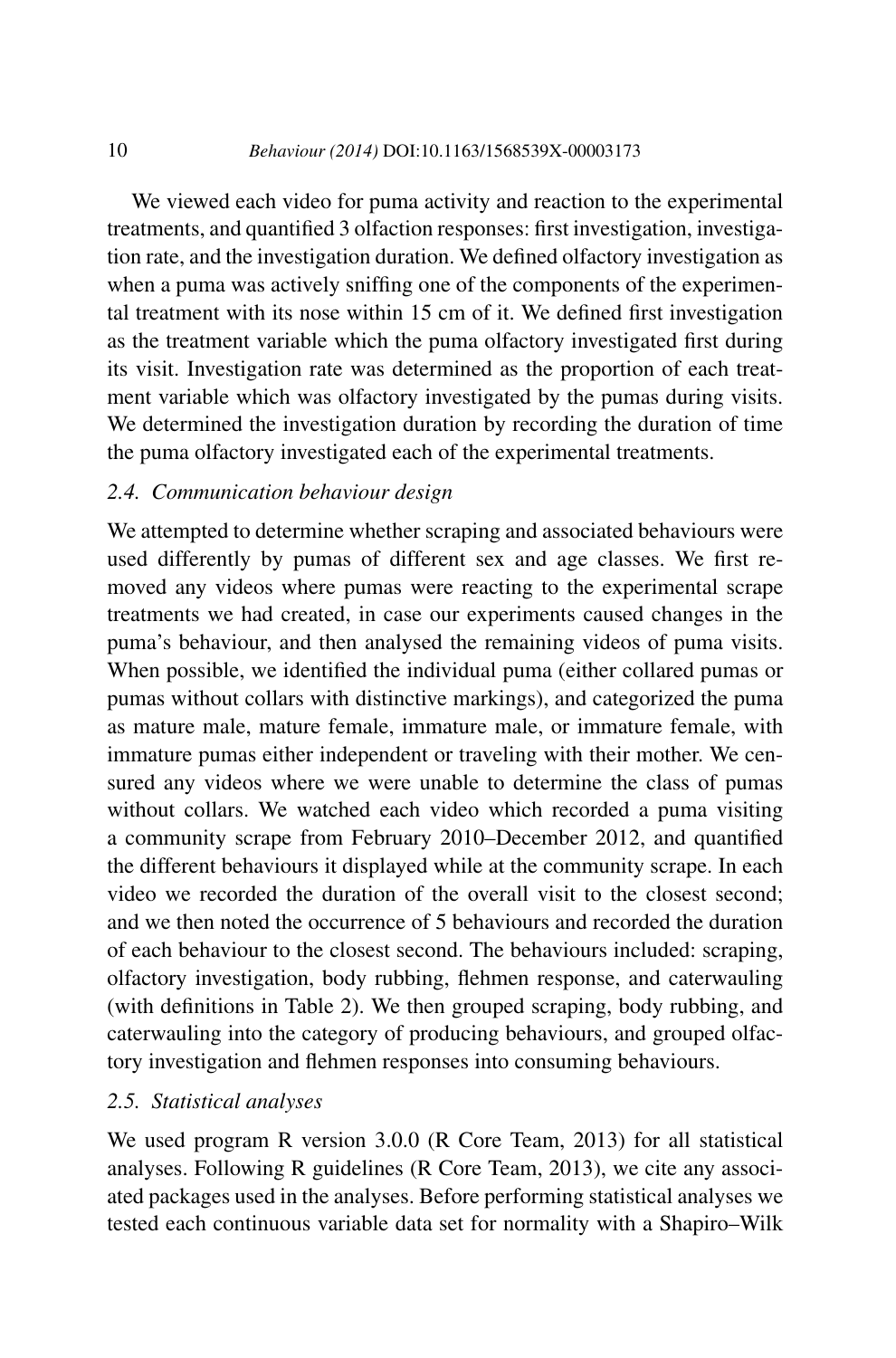test and for variance equality with a Levene's test (Sokal & Rohlf, 1987). In each analysis, we considered  $p < 0.05$  significant.

# *2.5.1. Experimental treatment statistical analyses*

We analysed the experimental treatments based on the paired design of the experiments, with each statistical test between the variables present at an experimental treatment set (Table 1). We tested three different sets of hypotheses (Table 1) for each experimental treatment: which variable was investigated first, the investigation rate for each variable, and the duration of time each variable was investigated. For example, we first tested the experimental treatment set of puma urine versus the control, and tested for differences in the two treatment variables in first investigation, investigation rate, duration of investigation (using the analyses below), and then progressed through each experimental treatment set in turn.

For first investigation, we first removed samples where no variable was investigated, and then used a binomial probability test (Sokal & Rohlf, 1987) to determine if the treatment variables were different in their rate of being investigated first. For investigation rate, we used a *z*-test of proportions between two populations (Sokal & Rohlf, 1987) to determine if treatment variables were investigated in a different proportion of puma visits. For duration of investigation, because of a lack of homoscedasticity we used a two-way Student's *t*-test with unequal variances (Sokal & Rohlf, 1987) to test for differences between the treatment variables. After testing our hypotheses, we created post-hoc effect sizes based on Cohen's *d* score (Cohen, 1992) for values with significant differences, and we considered scores of 0.20 small effects, 0.50 medium effects, and 0.80 large effects (Cohen, 1992).

# *2.5.2. Communication behaviours statistical analyses*

We used a series of analyses to determine if pumas of different sex and age classes varied in their use of communication behaviours at community scrape sites (Table 2). To account for malfunctions of cameras and ensure we recorded the majority of a visit we removed samples with substandard quality and videos where we recorded less than 8 s of a puma visit. We initially had 5 puma age and sex classes: mature males  $(N = 535)$ , mature females alone  $(N = 152)$ , mature females with cubs  $(N = 14)$ , immature males  $(N = 40)$ , and immature females  $(N = 11)$ . We first did pre-tests for each behaviour, first testing for differences between females with cubs against females without cubs, and then testing immature males against immature females. We did not find any statistical significant differences in the pre-tests, and we there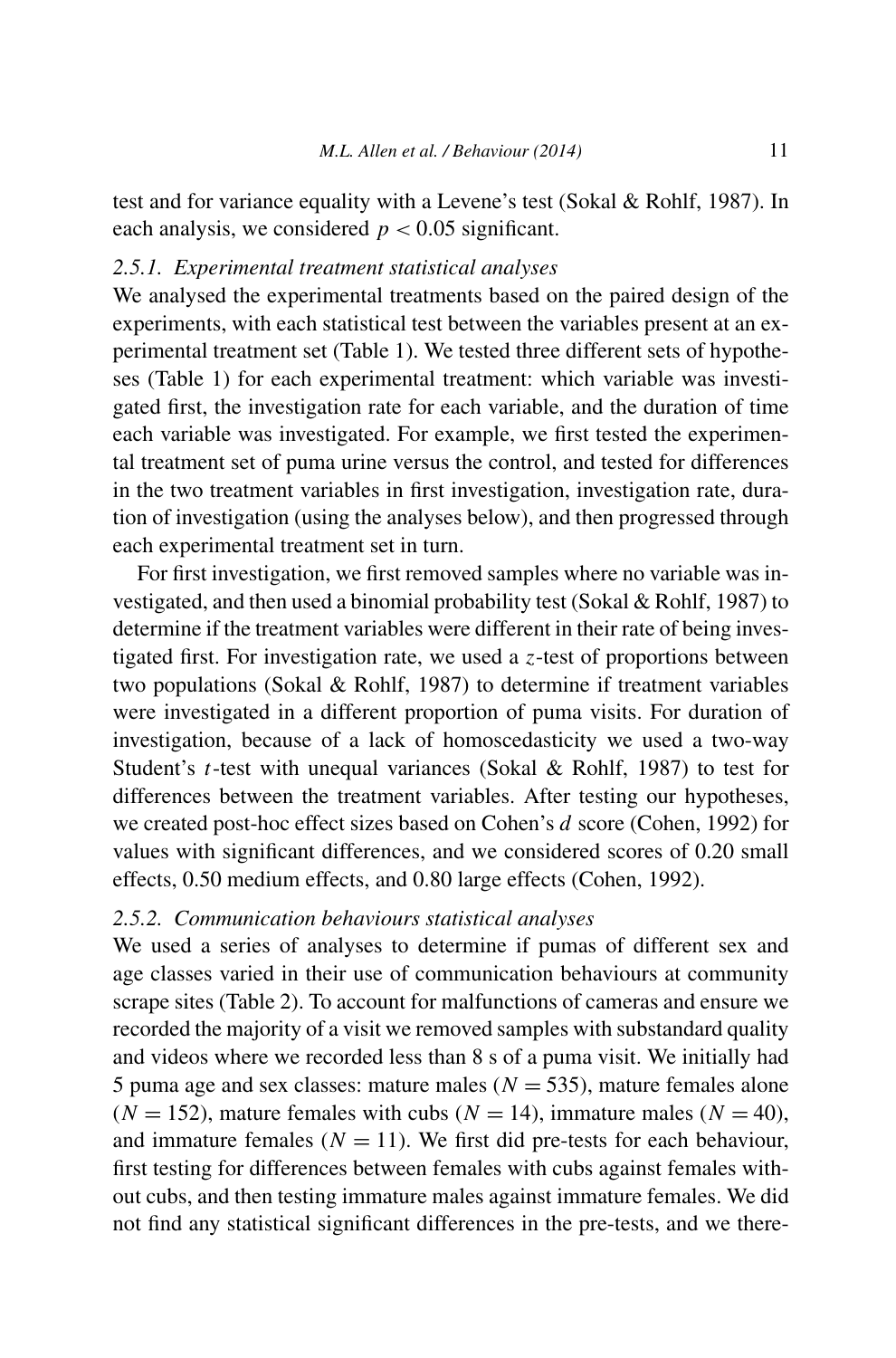fore pooled the visits for females with and without cubs, and also pooled all immature pumas together. In each analysis we then tested among 3 puma classes: mature males, mature females, and immature pumas. Because the majority of visits were by mature male pumas, we only used the first 10 visits by each individual mature male puma to each monitored community scrape in order to control for the large sample size of males in comparison to females and immature pumas.

First, we tested for differences in the duration of visits to community scrapes among each puma class (mature males, mature females, and immature pumas). We determined duration of time for each visit to the closest second, and then used a mixed-model Analysis of Variance (ANOVA) to test for differences among puma classes using the nlme package (Pinheiro et al., 2013). We used the visit duration as our dependent variable, puma class as a fixed independent variable, and known individual pumas as a random independent variable (to account for the variable number of samples among individual pumas).

Second, we tested if puma classes displayed each communication behaviour (scraping, olfactory investigation, caterwauling, flehmen response and body rubbing) in a different proportion of visits using a chi-square test (Sokal & Rohlf, 1987). In some cases, because of very low proportions of behaviours, we used a Fisher's exact test instead of a chi-square test (Sokal & Rohlf, 1987); in these cases we just report the degrees of freedom and *p*-values. We then calculated post hoc effect sizes for behaviours with significant statistical differences by calculating *phi* coefficients (Yule, 1912), using the vcd package (Meyer et al., 2013), and we considered scores of 0.10 small effects, 0.30 medium effects, and 0.50 large effects (Cohen, 1992).

Third, we determined the duration of time pumas displayed each type of behaviour during visits to the closest second, and then tested for differences in the duration of time puma classes spent displaying producing and consuming behaviours (Table 2). Due to the lack of linearity and homoscedasticity, we performed a logarithmic transformation (Sokal & Rohlf, 1987) in order to meet the assumptions of the ANOVA. We then used two mixed-model ANOVAs in the nlme package (Pinheiro et al., 2013), with the first model used for producing behaviours and the second model used for consuming behaviours. We used the duration spent on the behaviour during a visit as our dependent variable, puma class as a fixed independent variable, and known individual pumas as a random independent variable (to account for the variable number of samples among individual pumas).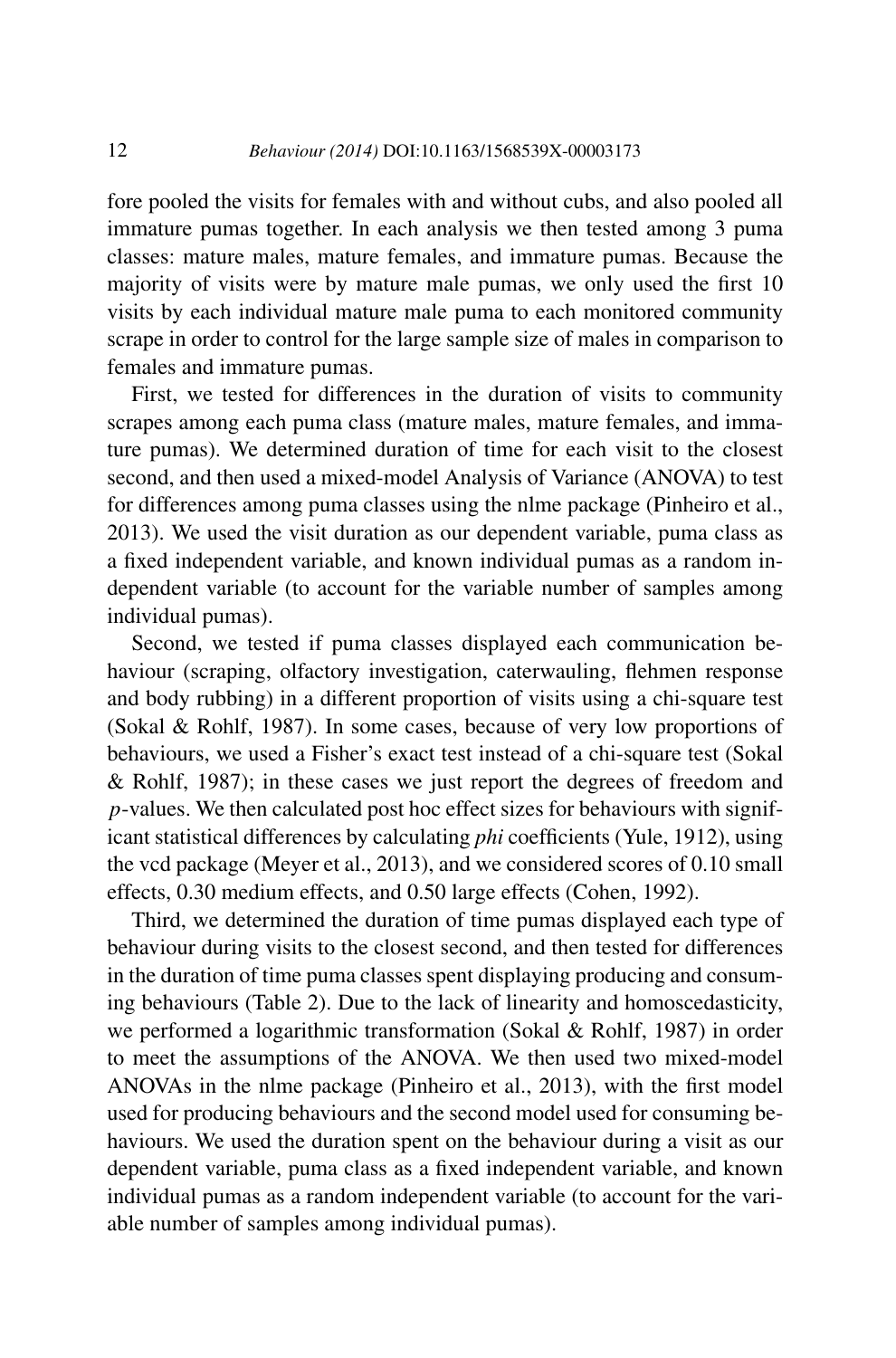# **3. Results**

#### *3.1. Experimental treatments*

Our analyses revealed that when compared to the control the puma urine was not investigated first more frequently, nor investigated at a higher rate, or investigated for longer durations of time (Tables 3 and 4). In contrast, when compared to the control, the physical scrape and the physical scrape with urine were investigated first more frequently ( $p<sub>b</sub> = 0.0414$ ,  $p<sub>ab</sub> = 0.0015$ ), investigated at a higher rate ( $p_b = 0.0011$ ,  $p_{ab} = 0.0004$ ), and investigated for longer durations of time ( $p_b = 0.0004$ ,  $d_b = 1.29$ ,  $p_{ab} < 0.0001$ ,  $d_{ab} = 1.74$ ). When compared to the puma urine, the physical scrape and the physical scrape with urine were investigated first more often ( $p<sub>b</sub> = 0.0146$ ,  $p_{ab} = 0.0001$ ), investigated at a higher rate ( $p_b = 0.0013$ ,  $p_{ab} < 0.0001$ ), and investigated for longer durations of time ( $p_b = 0.0024$ ,  $d_b = 0.80$ ,  $p_{ab} = 0.0006$ ,  $d_{ab} = 1.14$ ). In addition, we found that when compared to the physical scrape the physical scrape with puma urine was not investigated first more frequently, or investigated at a higher rate, but was investigated for longer durations of time ( $p = 0.0465$ ,  $d = 0.53$ ).

## *3.2. Communication behaviours*

We recorded 762 visits by pumas of known age classes, including 37 632 s of puma activity, and a minimum of 25 individuals. Mature male pumas were

#### **Table 3.**

| Differences in first detection and probabilities of detection between variables in the experi- |  |  |  |  |
|------------------------------------------------------------------------------------------------|--|--|--|--|
| mental treatments.                                                                             |  |  |  |  |
|                                                                                                |  |  |  |  |

| Variable pair      |    | First investigation              |        | Investigation rate |                            |           |          |  |
|--------------------|----|----------------------------------|--------|--------------------|----------------------------|-----------|----------|--|
|                    | N  | Percentage of<br>first detection | p      | df                 | Percentage<br>investigated | z-score   | p        |  |
| $0$ vs a           | 33 | $0.61$ vs $0.39$                 | 0.2962 | 118                | $0.40$ vs $0.32$           | 0.9519    | 0.3412   |  |
| $0 \text{ vs } b$  | 20 | $0.25$ vs $0.75$                 | 0.0414 | 40                 | $0.43$ vs $0.91$           | $-3.2733$ | 0.0011   |  |
| $0 \text{ vs } ab$ | 21 | $0.14$ vs $0.86$                 | 0.0015 | 40                 | $0.38$ vs $0.91$           | $-3.5423$ | 0.0004   |  |
| a vs b             | 25 | $0.24$ vs $0.76$                 | 0.0146 | 64                 | $0.27$ vs $0.67$           | $-3.2063$ | 0.0013   |  |
| a vs ab            | 22 | $0.09$ vs $0.91$                 | 0.0001 | 44                 | $0.22$ vs $0.96$           | $-5.0906$ | < 0.0001 |  |
| b vs ab            | 28 | $0.50$ vs $0.50$                 | 1.0000 | 58                 | $0.70$ vs $0.77$           | $-0.5839$ | 0.5593   |  |

The percentage of visits where a variable was investigated first is noted along with their *p*-values. Probability of detections between the variables are represented as percentages together with *z*-scores and *p*-values.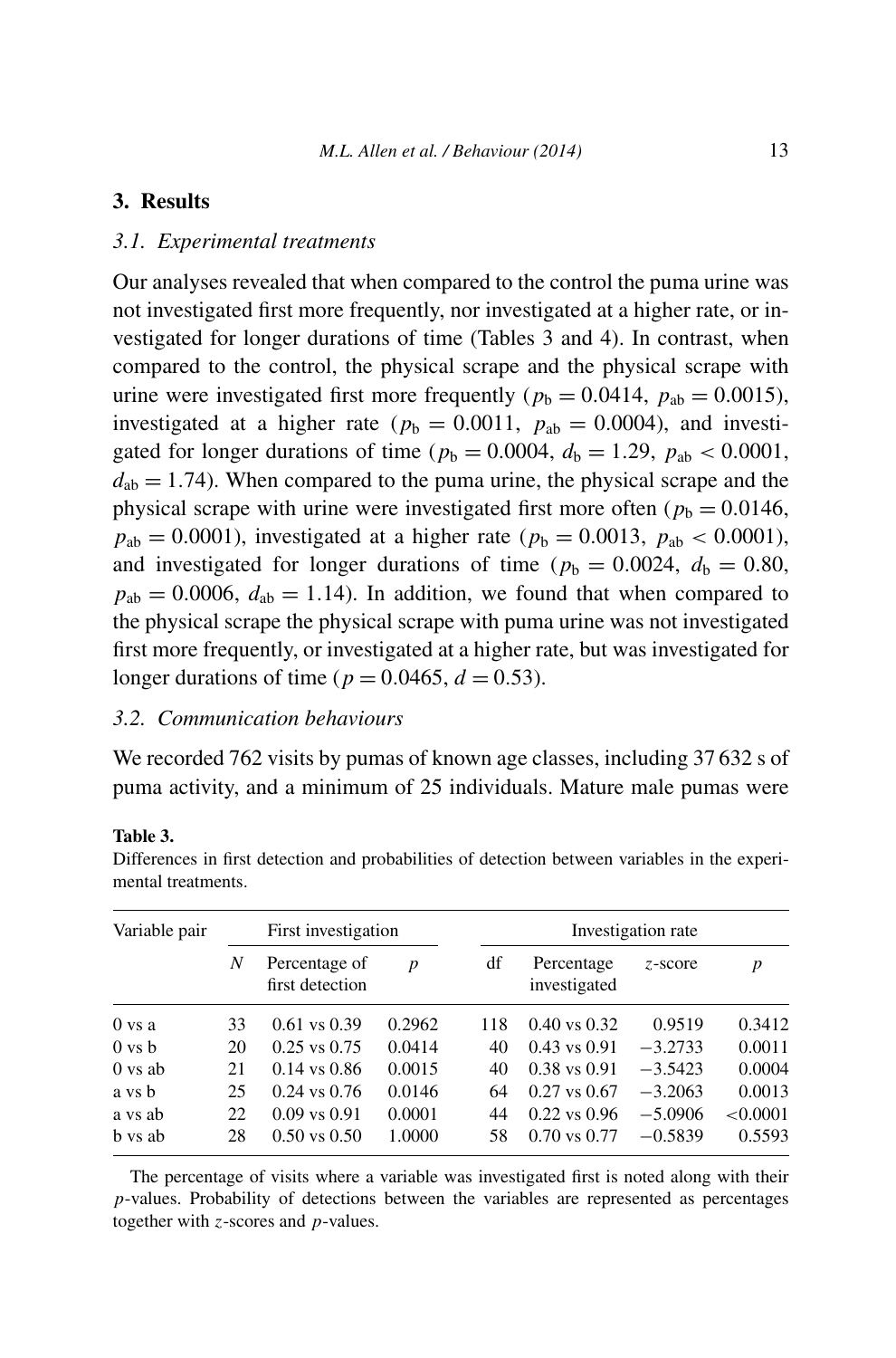#### **Table 4.**

Differences in investigation duration between paired treatment variables in the experimental treatments.

| Variable pair      | df  | Mean $\pm$ SE                  |          |
|--------------------|-----|--------------------------------|----------|
| 0 vs a             | 118 | $0.5 \pm 0.1$ vs $0.8 \pm 0.2$ | 0.2728   |
| $0 \text{ vs } b$  | 40  | $0.7 \pm 0.2$ vs $4.8 \pm 1.0$ | 0.0004   |
| $0 \text{ vs } ab$ | 40  | $0.5 \pm 0.2$ vs $6.8 \pm 1.1$ | < 0.0001 |
| a vs b             | 64  | $0.4 \pm 0.1$ vs $2.0 \pm 0.5$ | 0.0024   |
| a vs ab            | 44  | $0.9 \pm 0.5$ vs $5.3 \pm 1.1$ | 0.0006   |
| b vs ab            | 58  | $1.9 \pm 0.4$ vs $3.7 \pm 0.8$ | 0.0465   |

The average duration of investigation in seconds and their standard error are noted, along with the pairwise *p*-values between the variables.

the most common visitor to community scrapes, with 73.1% of visits, in comparison to 22.1% for mature females and 3.4% for immature pumas, while 1.4% were visits by a mature male and female traveling together. Our analysis of the duration of visits to community scrapes did not find a significant difference among classes ( $F_{2,522} = 1.59$ ,  $p = 0.2040$ ), with an average visit duration of 57.6 s (95% CI =  $52.2 - 63.1$ ).

Our analyses of communication behaviours revealed significant differences among puma classes in the proportion of visits for each behaviour. Mature males exhibited scraping at 78.5% of visits, a significantly higher proportion of visits than the 13.6% for mature females ( $\chi^2$  = 202*.*67, df<sub>1.637</sub>,  $p < 0.0001$ ,  $\varphi = 0.57$ ) and the 12.8% for immature pumas ( $\chi^2 = 76.84$ , df<sub>1,529</sub>,  $p < 0.0001$ ,  $\varphi = 0.39$ ) (Figure 2), while mature females and immature pumas did not differ significantly. Mature males exhibited olfactory investigation at 89.6% of visits, a significantly higher proportion than the 76.9% for immature pumas ( $\chi^2 = 4.63$ , df<sub>1.529</sub>,  $p = 0.0301$ ,  $\varphi = 0.11$ ). Mature females exhibited olfactory investigation at 85.7% of visits, and were not significantly different than mature males or immature pumas.

Mature males exhibited body rubbing at 12.4% of visits, a significantly higher proportion of visits than the 2.7% for mature females ( $\chi^2 = 10.57$ , df<sub>1,637</sub>,  $p = 0.0012$ ,  $\varphi = 0.14$ ) and the 0.0% for immature pumas (df<sub>1,529</sub>,  $p = 0.0153$ ,  $\varphi = 0.10$ , while mature females and immature pumas did not differ significantly. Mature females exhibited flehmen responses at 30.6% of visits, a significantly higher proportion of visits than the 6.5% for mature males ( $\chi^2$  = 59.82, df<sub>1.637</sub>,  $p < 0.0001$ ,  $\varphi = 0.31$ ) and the 7.7% for immature pumas ( $\chi^2 = 7.30$ , df<sub>1,184</sub>,  $p = 0.0069$ ,  $\varphi = 0.21$ ), while mature males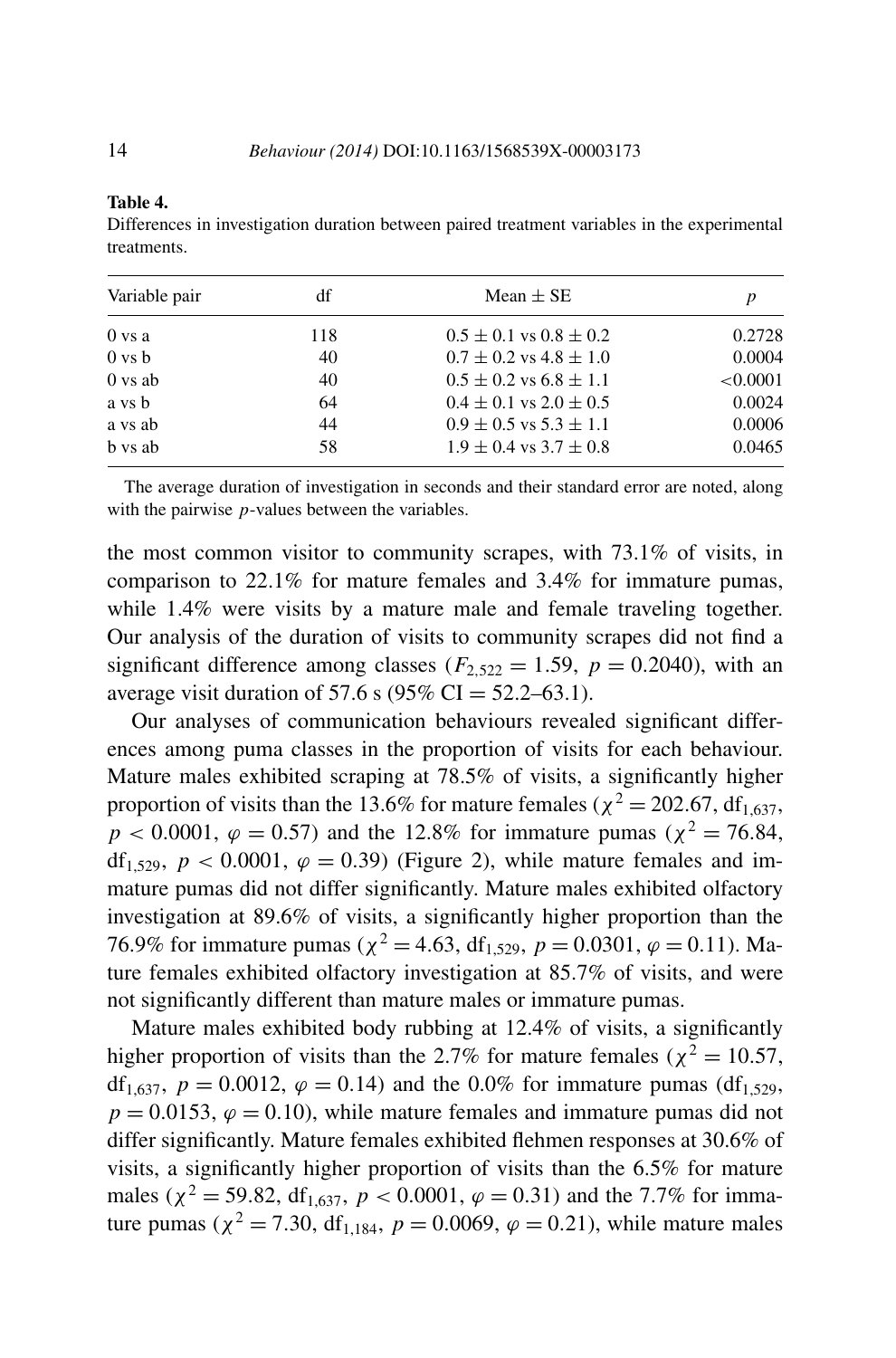

**Figure 2.** Proportion of visits where scraping and communication behaviours occurred for puma class. Behaviours include scraping, olfactory investigation, body rubbing, caterwauling and flehmen responses.



**Figure 3.** Mean duration in seconds of producing and consuming behaviours during visits to community scrapes by each class of pumas. The error bars represent the standard error. Producing behaviours include scraping, body rubbing and caterwauling, while consuming behaviours include investigating and flehmen responses.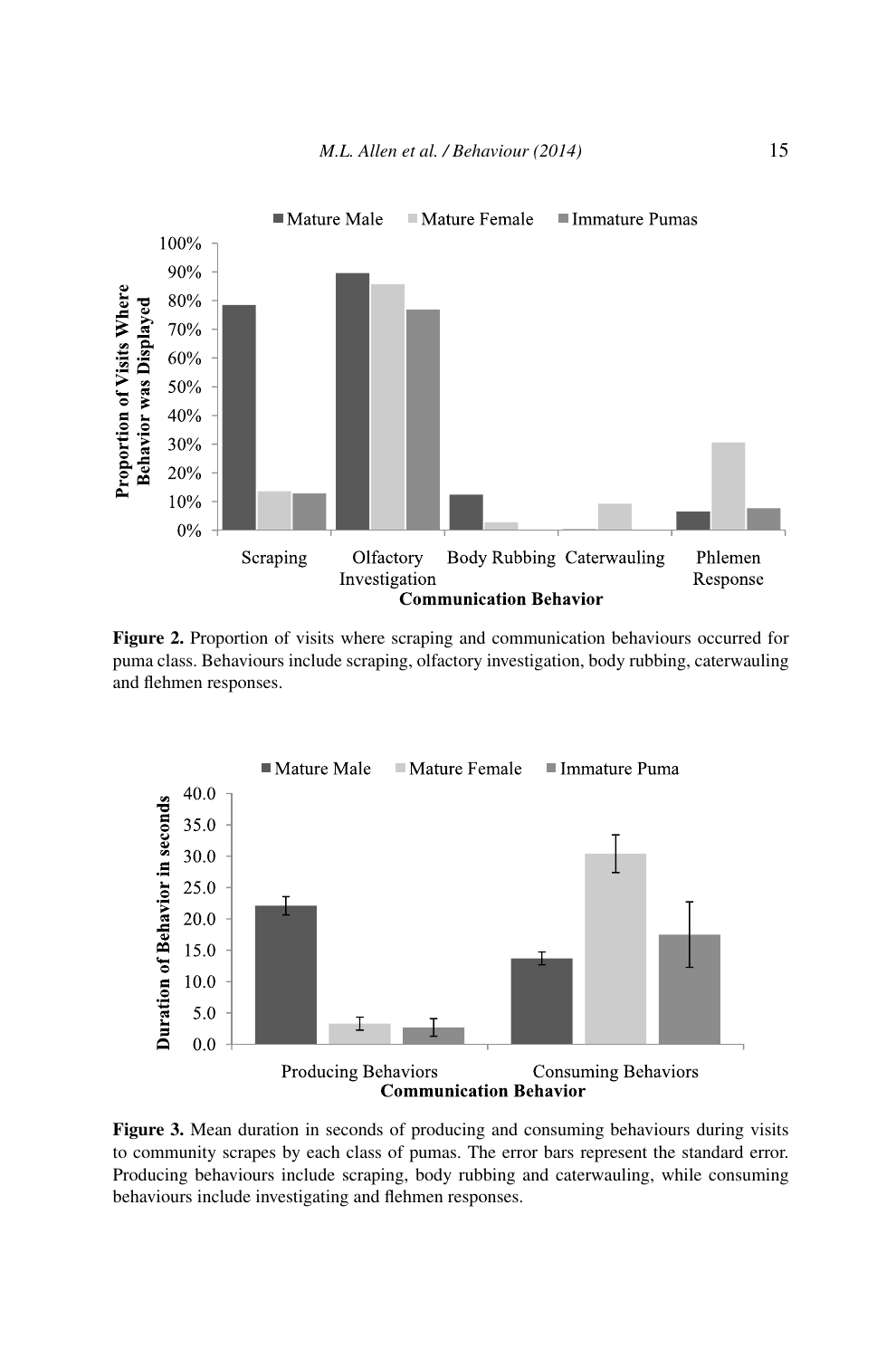and immature pumas did not differ significantly. Mature females exhibited caterwauling at 9.3% of visits, a significantly higher proportion of visits than the 0.4% for mature males (df<sub>1,612</sub>,  $p < 0.0001$ ,  $\varphi = 0.24$ ) and the 0.0% for immature pumas (df<sub>1,177</sub>,  $p = 0.0401$ ,  $\varphi = 0.39$ ), while mature males and immature pumas did not differ significantly.

The duration of producing behaviours was significantly different among puma classes ( $F_{2,522} = 41.38$ ,  $p < 0.0001$ ) (Figure 3). Our post hoc analysis revealed that mature males spent longer durations  $(\bar{x} \pm \text{SE} = 22.1 \pm 1.5 \text{ s})$ on producing behaviours than mature females ( $\bar{x} \pm SE = 3.3 \pm 1.0$  s,  $p <$ 0.0001) or immature pumas ( $\bar{x} \pm SE = 2.7 \pm 1.4$  s,  $p < 0.0001$ ), but there was not a significant difference between immature pumas and mature females. The duration of consuming behaviours was significantly different among puma classes ( $F_{2.522} = 14.31$ ,  $p < 0.0001$ ). Our post hoc analysis revealed that mature females spent longer durations ( $\bar{x} \pm SE = 30.4 \pm 3.0$  s) on consuming behaviours than mature males ( $\bar{x} \pm SE = 13.7 \pm 1.0$  s,  $p =$ 0.0001) or immature pumas ( $\bar{x} \pm SE = 17.5 \pm 5.2$  s,  $p < 0.0001$ ), but there was not a significant difference between immature pumas and mature males.

# **4. Discussion**

Our results suggest that pumas exhibit strong sexually dimorphic differences in their scrape communication behaviours, and pumas appear to be a good study species for further study of sexually dimorphic behaviours including mate selection. Male and female pumas exhibited differences in their duration of producing and consuming behaviours, as well as the proportion of communication behaviours used during visits. Our results support the hypothesis of Logan & Sweanor (2001, 2010) that the differences in use of communication behaviours at community scrapes can be explained through different life history patterns and evolutionary reproductive strategies of the sexes. Male strategy appears to be based on regular visitation and the production of signals for potential mates to find. In contrast, female visitation is infrequent, in order to limit potentially dangerous encounters with males which could lead to infanticide. Female strategy is apparently to limit risk, and then visit community scrapes for short time periods just before and during oestrus, and use these visits to assess potential mates.

We found that mature males spent longer durations exhibiting producing behaviours than mature females, and also exhibited scraping and body rub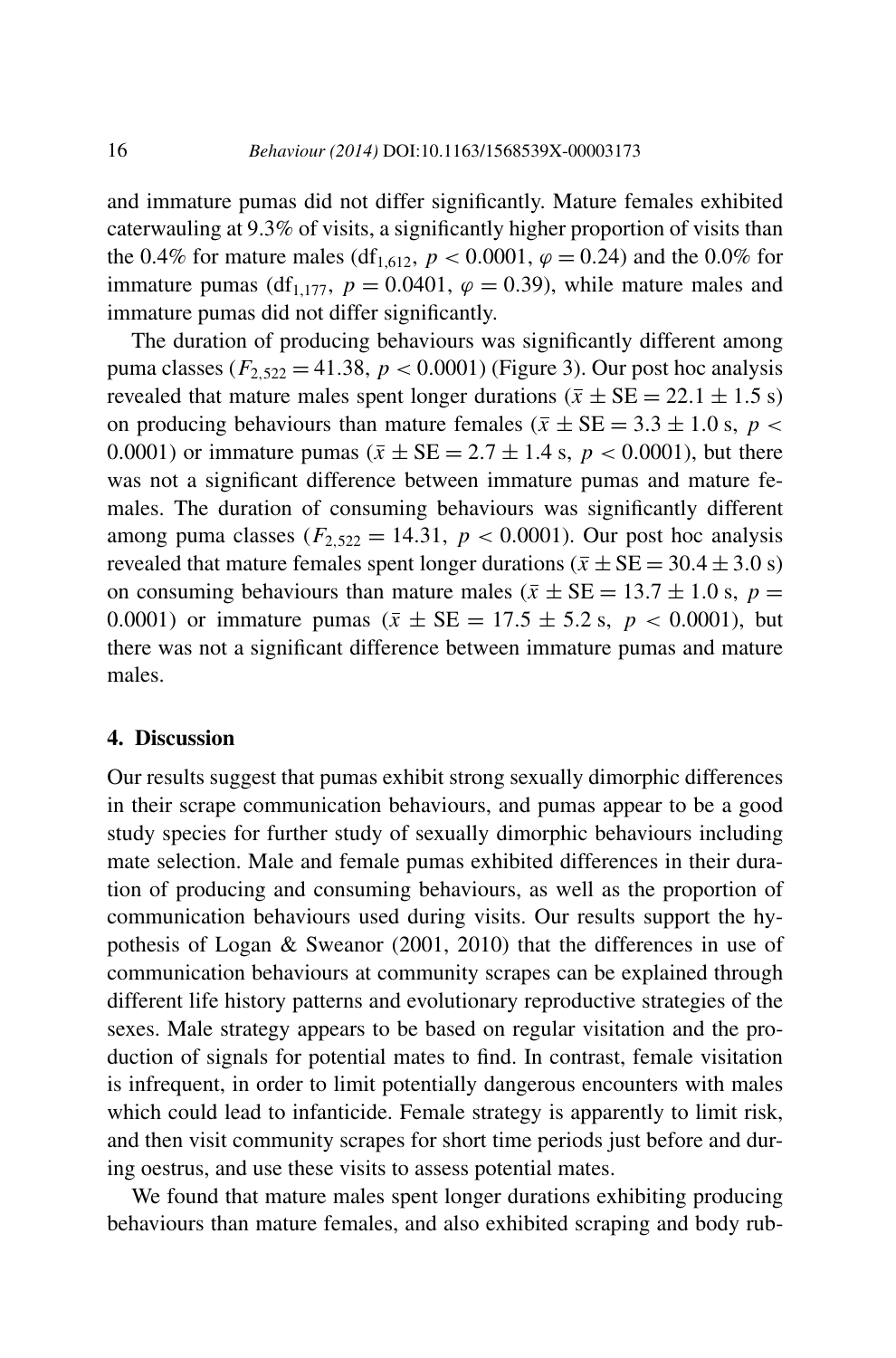bing behaviours at a higher proportion of visits than mature females. Mature males have large home ranges, and need to leave sign for potential mates to find as well as for territorial defence. Dominance has been linked to frequency of scent-marking in mice (Hurst & Benyon, 2004; Thonhauser et al., 2013), and male strategy may be based on trying to produce as many signals as possible for potential mates to find. The bi-functional role of scraping for territorial maintenance and advertisement for mates suggests male strategy is based on production of signals for others to find. However, although scraping behaviour was frequently used during visits by mature males, there appeared to be variation in both the duration of visits and the number of scrapes created. We hypothesize that when males detect recent visits by female pumas they increase the duration of their visits and the number of scrapes they create. Similar to Logan & Sweanor (2001), we never recorded pumas spraying urine, while in contrast to Harmsen (2010), we never recorded pumas scraping with their front feet, and we are doubtful that pumas exhibit these behaviours in our study area. We found body rubbing behaviour to be used at a higher proportion of visits by mature males, and while we are unclear what triggers body rubbing behaviours in pumas, we hypothesise that it is used as an additional form of communication attempts for potential mates.

Mature females were less frequent visitors to community scrapes, and spent less time using producing behaviours. Although there are more mature females than mature males in any given puma population (Sunquist  $\&$ Sunquist, 2002), mature females were less frequent visitors, accounting for 22.1% of visits. The simplest explanation is that mature females visit for short bouts of temporally clustered visits while in oestrus, as hypothesized by Logan & Sweanor (2001, 2010). However, females may not just appear when ready to mate, and their visits to community scrapes may instead occur in a progression, from investigation and assessment to advertising their receptive status, and eventually to mating. Logan & Sweanor (2001) rarely documented scraping behaviour in females, and believed that females squatted and urinated on scrapes made by males more frequently than making scrapes themselves. Through the use of video cameras we also documented female pumas both scraping and urinating on top of scrapes made by male pumas, but found that among females scraping was actually more common than urinating on the scrapes of males (13.6% to 2.2%, respectively). We found that caterwauling behaviour was more frequently used by mature females, only being used by mature males at 0.4% of visits. Caterwauling in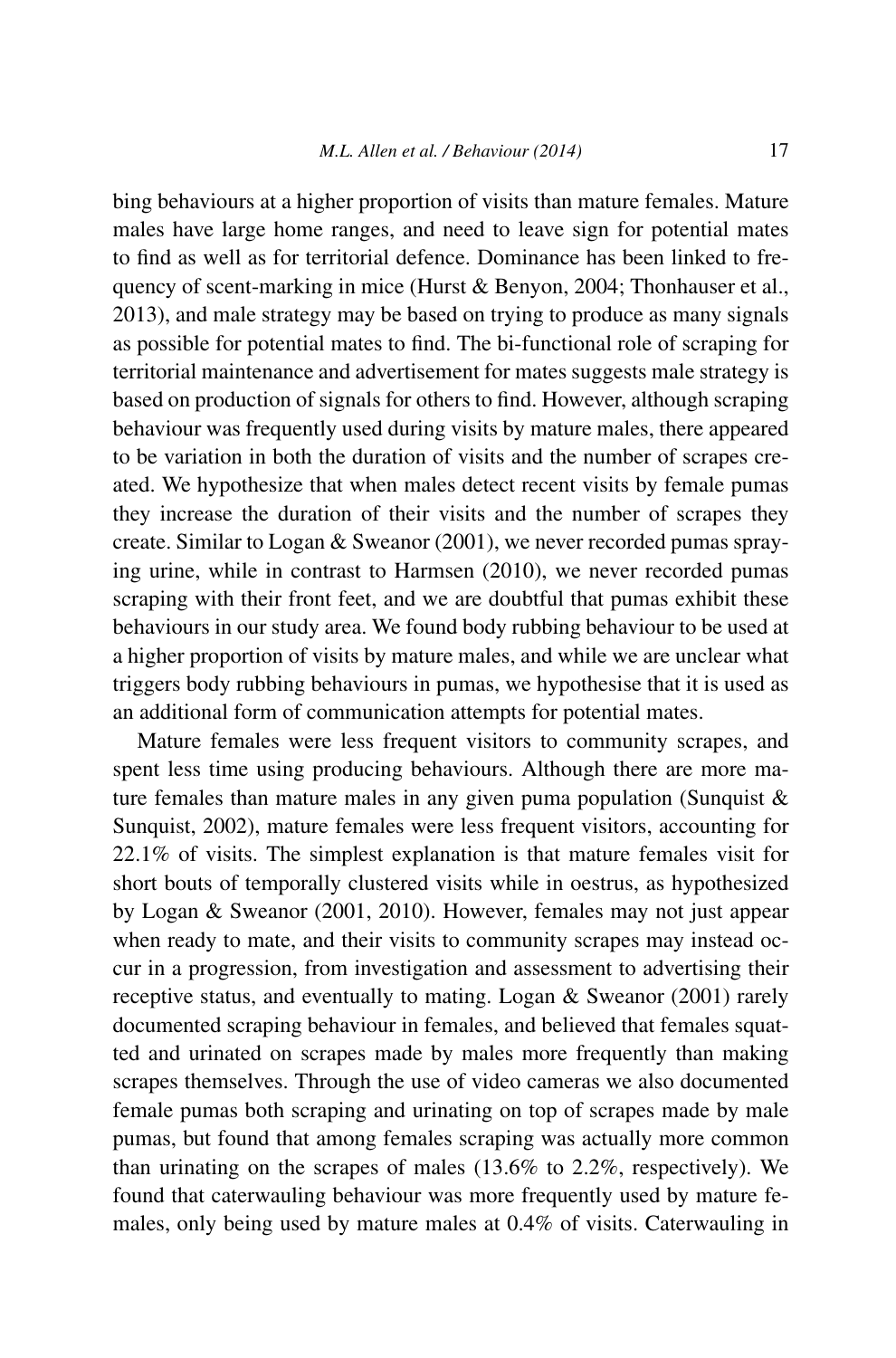some instances is likely more effective than scraping to advertise for potential mates, for instance, caterwauling can be used for immediate attraction and to advertise from a distance (Logan & Sweanor, 2001).

We found that mature females spent longer durations exhibiting consuming behaviours than mature males, while also exhibiting flehmen response behaviour at a higher proportion of visits. Mellen (1993) found that the use of the flehmen response behaviour by felid species was common at each investigation of urine; however we found flehmen response behaviour to be less frequently used by wild pumas (it occurred at 11.8% of visits). Rather than being a difference between pumas and other felid species, Mellen's (1993) findings may have been a by-product of studying felids in captivity, where the usually solitary felids come in contact with scent-markings more often than in the wild. For example, de Boer (1977) found that urine less than 4 h old triggered a flehmen response significantly more often than urine which was over 24 h old. Mellen (1993) also found that flehmen response behaviour was more common in male felids, which contradicted our findings with wild pumas. We hypothesize that the longer durations of consuming behaviours and the higher rate of flehmen response behaviour by females is due to females using visits to assess potential mates. In contrast, male pumas apparently spend shorter durations investigating competitors, and instead may only use flehmen response behaviour to investigate scent left by females or unknown individuals, both of whom are less frequent visitors to community scrapes.

The scraping and associated communication behaviours appear to develop with age, and to only be used by mature females when traveling without cubs. Intraspecific strife is a frequent source of mortality in juvenile pumas, with mature males killing cubs and sub-adult males (Logan & Sweanor, 2001, 2010). Logan & Sweanor (2001) also documented that over 25% of encounters between mature males and females which were not in oestrus were violent. For this reason, it increases survival and hence fitness for both immature pumas and females with cubs to not openly advertise their presence at community scrapes. We were unable to find a significant difference between females with and without cubs, possibly due to our low sample size of females with cubs visiting community scrapes, however females may use community scrapes differently based on whether they are with or without cubs. For example, females with cubs were never recorded displaying either scraping or caterwauling behaviours, and we hypothesise that females with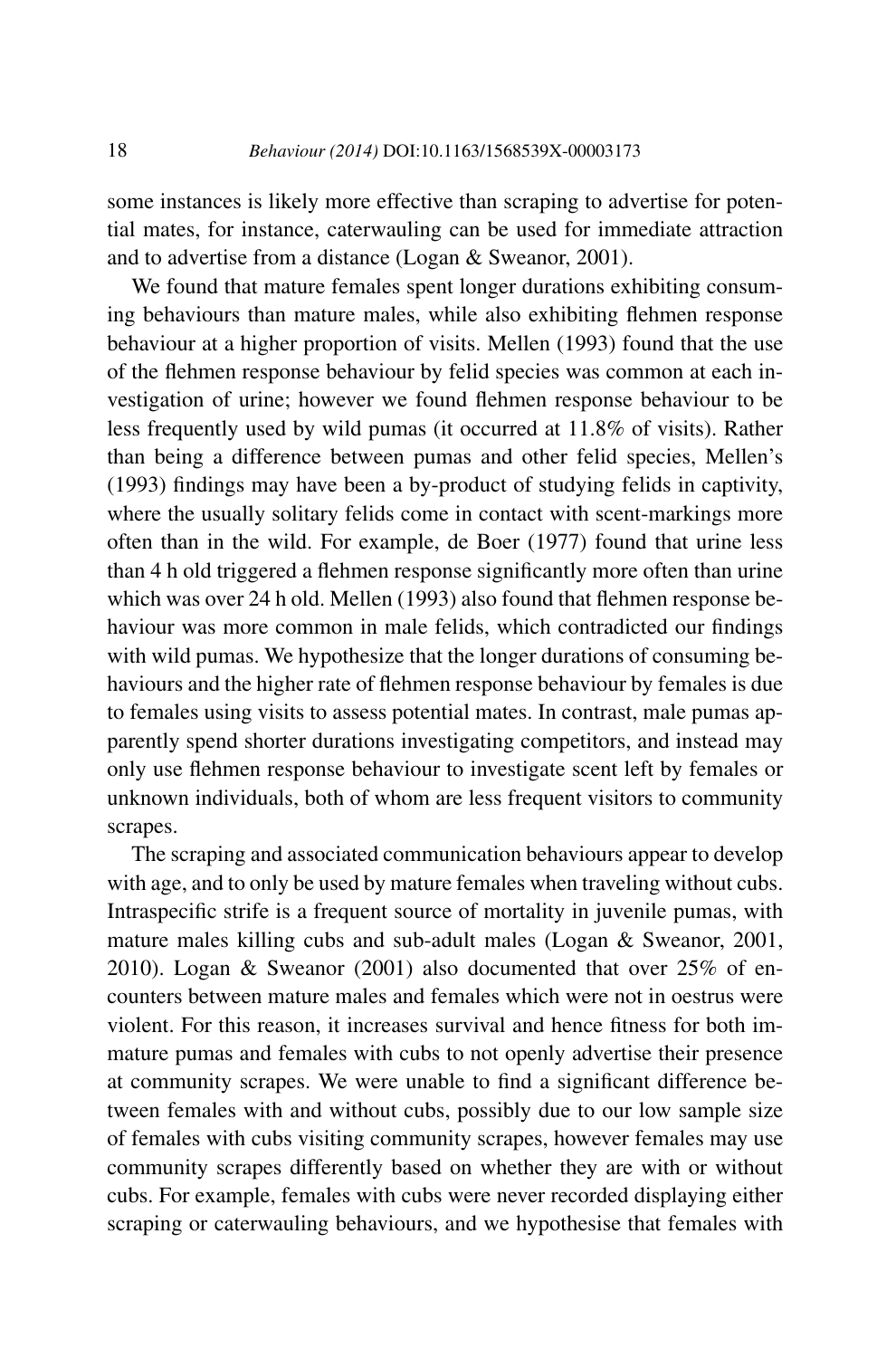cubs are more closely aligned to immature pumas in regards to being 'nonparticipants' in behaviours at community scrapes.

Our experimental treatments showed that the physical scrape and urine components had different roles, and were both necessary to scrape communications. Experimental components with a physical scrape were detected first more often and at a higher proportion of visits than urine alone, while urine alone was not significantly different than the control. Additionally, pumas did not show difference in first investigation or proportion of investigation for just physical scrape in comparison to physical scrape with puma urine. However, there was a significant difference between the two variables in regards to duration of investigation with the physical scrape with urine being investigated for a significantly longer duration than just the physical scrape. These results show that pumas rely on the physical scrape to locate communication attempts by other pumas, and then use the urine to convey and interpret the communication itself.

Scrapes are the most obvious signals pumas leave on the landscape, and males appear to use scrapes to compete against each other. The scrapes created appear to compete against each other, as the more stimuli available the less experimental treatments were detected and investigated. For example, the proportion of visits where urine was investigated steadily decreased in response to stimuli, from 32% against control to 27% against a physical scrape and 22% against a physical scrape with urine; and the duration of investigation of physical scrapes with urine decreased from 6.7 s against control to 5.3 s against urine and 3.7 s against the physical scrape. Some male pumas may use this to their advantage to create dishonest signals in order to increase their attractiveness to females. For example, some individual males may create an excess of scrapes in order to overwhelm females with stimuli and increase the probability that their scrapes are detected over that of competitors. Pumas intentionally leave scrapes as signals for other pumas, however scrapes are made in areas frequented by other species, and they may also be using scrape communications as cues. For example, numerous scavengers have been noted at puma kills (Ruth & Murphy, 2010), and it is possible that the mammalian scavengers are using puma scent communications to find and track the pumas to their kills.

The importance of the visual component of physical scrapes reinforces the importance of community scrapes, and could be applied to puma census efforts. Each individual scrape is an attempt at communication, and if pumas created scrapes in random areas they would be much more difficult for the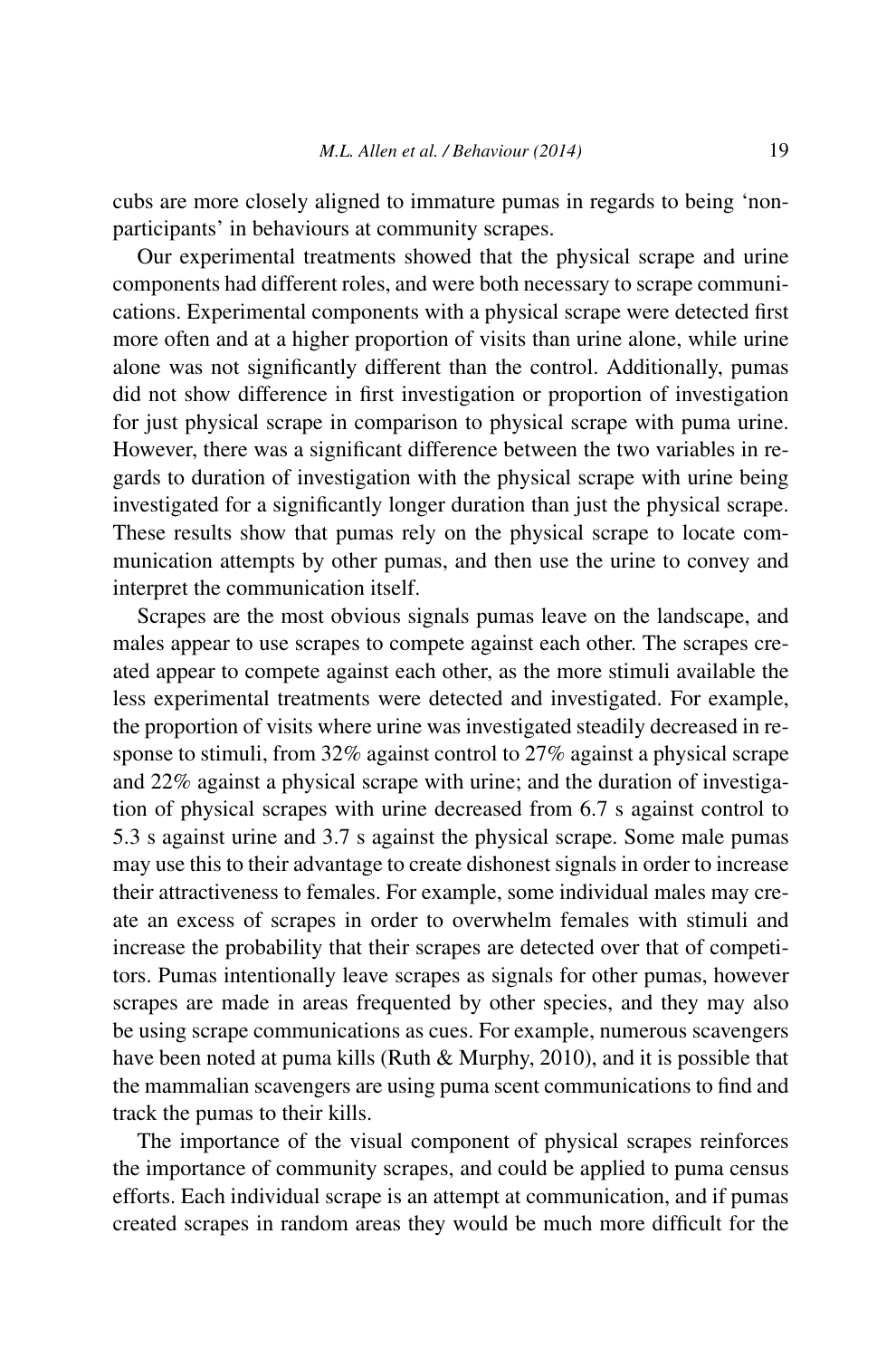signals to be received by other pumas. This is especially true in species with spatially dispersed populations, such as pumas or other solitary carnivores, where having regular areas for communication (i.e., community scrapes) increases their likelihood of being found. Puma populations have historically been difficult to census, and many wildlife professionals believe the only truly accurate way to census puma populations is through long-term study of the population with known individuals through radio-telemetry or GPS collars (Cougar Management Working Group, 2005). However, many attempts are still made to develop accurate census techniques for puma populations (Cougar Management Working Group, 2005; Choate et al., 2006), and using census techniques involving camera traps (see Kelly et al., 2008) at community scrapes rather than random areas would likely increase the rate of capture and hence success. In addition, there are numerous efforts, either for population census or study capture, to detect pumas through various types of scent lures often without great success (Long et al., 2003; Choate et al., 2006; Walker & Novaro, 2010). However, the findings of this study show that the use of scent lures is not the best strategy for pumas and possibly other felids, and instead, the use of visual lures (possibly in conjunction with auditory lures) would be more effective.

## **Acknowledgements**

Funding was provided by the California Department of Fish and Wildlife, the University of California at Santa Cruz, the University of California at Davis, NSF grant No. 0963022, and the Gordon and Betty Moore Foundation. M.A. was supported by a Victoria University of Wellington tuition scholarship. We thank W. Linklater and K. Burns for comments on the study design, and L. Sweanor, J. Munsi-South and an anonymous reviewer for comments on earlier drafts which greatly improved the quality of the manuscript. We also thank C. Wylie and D. Tichenor for their significant support in helping to capture pumas with hounds, K. Cripe Fien for ArcGIS support, and D. Casady, P. Houghtaling and Y. Shakeri and numerous field technicians for their help on the project.

#### **References**

Ashman, D., Christensen, G.C., Hess, M.L., Tsukamoto, G.K. & Wickersham, M.S. (1983). The mountain lion in Nevada, final report for project W-48-15. — Nevada Game and Fish Department, Reno, NV.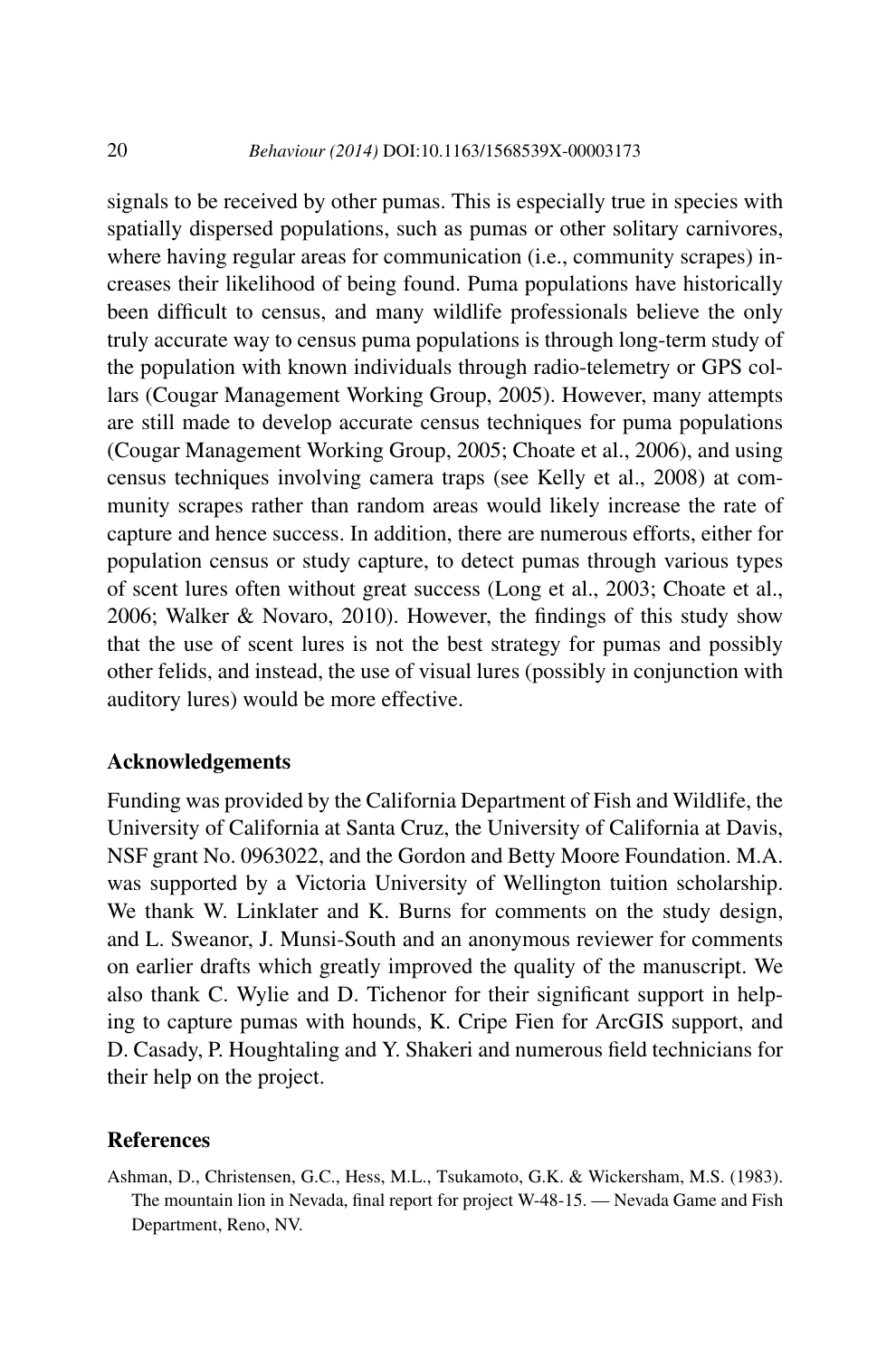- Bailey, T.N. (1993). The African leopard: ecology and behavior of a solitary felid. Blackburn Press, Caldwell, NJ.
- Breed, M.D. & Moore, J. (2011). Animal behavior. Academic Press, San Diego, CA.
- Choate, D.M., Wolfe, M.L. & Stoner, D.C. (2006). Evaluation of cougar population estimators in Utah. — Wild. Soc. Bull. 34: 782-799.
- Cohen, J. (1992). A power primer. Psych. Bull. 112: 155-159.
- Cougar Management Working Group (2005). Cougar management guidelines. Wild Futures, Bainbridge Island, WA.
- Currier, M.J.P. (1983). Felis concolor. Mamm. Spec. 200: 1-7.
- Davies, N.B., Krebs, J.R. & West, S.A. (2012). An introduction to behavioural ecology. Wiley-Blackwell, New York, NY.
- de Boer, J.N. (1977). The age of olfactory cues functioning in chemocommunication among male domestic cats. — Behav. Proc. 2: 209-225.
- Elbroch, L.M. (2003). Mammal tracks and sign: a guide to North American species. Stackpole Books, Mechanicsburg, PA.
- Gunderson, H.L. (1976). Mammalogy. McGraw-Hill, New York, NY.
- Harmsen, B.J., Foster, R.J., Gutierrez, S.M., Marin, S.Y. & Doncaster, C.P. (2010). Scrapemarking behavior of jaguars (*Panthera onca*) and pumas (*Puma concolor*). — J. Mamm. 91: 1225-1234.
- Hurst, J.L. & Benyon, R.J. (2004). Scent wars: the chemobiology of competitive signalling in mice. — BioEssays 26: 1288-1298.
- Kelly, M.J., Noss, A.J., DiBitetti, M.S., Maffei, L., Arispe, R.L., Paviolo, A., DeAngelo, C.D. & DiBlanco, Y.E. (2008). Estimating puma densities from camera trapping across three study sites: Bolivia, Argentina, and Belize. — J. Mamm. 89: 408-418.
- Laundré, J.W., Hernandez, L., Streubel, D., Altendorf, K. & Gonzalez, C.L. (2000). Aging mountain lions using gum-line recession. — Wild. Soc. Bull. 28: 963-966.
- Logan, K. & Sweanor, L. (2001). Desert puma: evolutionary ecology and conservation of an enduring carnivore. — Island Press, Covelo, CA.
- Logan, K. & Sweanor, L. (2010). Behavior and social organization of a solitary carnivore. — In: Cougar: ecology and conservation (Hornocker, M. & Negri, S., eds). University of Chicago Press, Chicago, IL, p. 105-117.
- Long, E.S., Feckske, D.M., Sweitzer, R.A., Jenks, J.A., Pierce, B.M. & Bleich, V.C. (2003). Efficacy of photographic scent stations to detect mountain lions. — West. Nor. Am. Nat. 63: 529-532.
- Mayer, K.E. & Laundenslayer, W.F. (eds) (1988). A guide to wildlife habitats in California. State of California, The Resources Agency, Department of Forestry and Fire Protection, Sacramento, CA.
- McBride, R. & McBride, C. (2010). Florida panther flehmen response recorded at baited trail camera site. — Southeast. Nat. 9: 629-631.
- McBride, R. & Sensor, R. (2012). Photographic evidence of wild Florida panthers scentmarking with facial glands. — Southeast. Nat. 11: 349-354.
- Mellen, J.D. (1993). A comparative analysis of scent-marking, social and reproductive behavior in, 20 species of small cats. — Am. Zool. 33: 151-166.